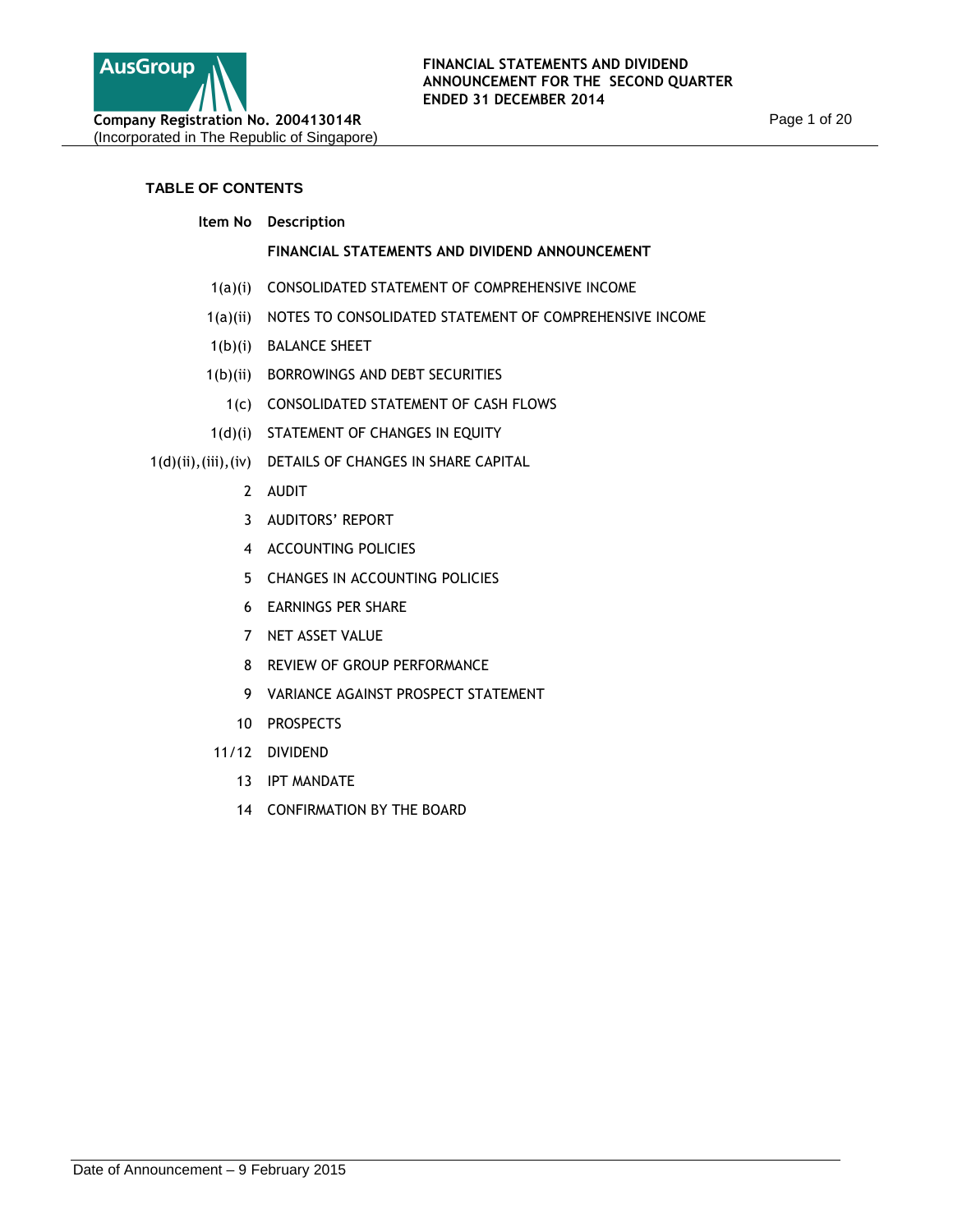

## PART I INFORMATION REQUIRED FOR ANNOUNCEMENTS OF QUARTERLY (Q1, Q2, Q3 & Q4), HALF-**YEAR AND FULL YEAR RESULTS**

**1(a) An income statement (for the group) together with a comparative statement for the corresponding period of the immediately preceding financial year**

### **(i)** CONSOLIDATED STATEMENT OF COMPREHENSIVE INCOME *(Amounts expressed in thousands of Australian Dollar ("AU\$") currency)*  **These statements have not been audited.**

|                                       | <b>GROUP</b> |           | $+/(-)$ | <b>GROUP</b> |            | $+/(-)$ |
|---------------------------------------|--------------|-----------|---------|--------------|------------|---------|
|                                       | 2Q 2015      | 2Q 2014   | %       | HY 2015      | HY 2014    | %       |
|                                       | AU\$'000     | AU\$'000  |         | AU\$'000     | AU\$'000   |         |
| Revenue                               | 119,416      | 68,020    | 75.6    | 249,949      | 145,255    | 72.1    |
| Cost of sales                         | (106, 284)   | (60, 232) | 76.5    | (223, 804)   | (158, 358) | 41.3    |
| Gross profit/(loss)                   | 13,132       | 7,788     | 68.6    | 26,145       | (13, 103)  | (299.5) |
| Gross margin                          | 11.0%        | 11.5%     |         | 10.5%        | $-9.0%$    |         |
| Other operating income                | 592          | 2,851     | (79.2)  | 1,399        | 13,256     | (89.4)  |
| Other operating costs                 | (5, 113)     | (4, 422)  | 15.6    | (10, 630)    | (10, 107)  | 5.2     |
| Administrative expenses               | (4,959)      | (5,764)   | (14.0)  | (9,540)      | (12, 437)  | (23.3)  |
| Marketing and distribution expenses   | (368)        | (375)     | (1.8)   | (868)        | (1,097)    | (20.9)  |
| Profit/(loss) from operations         | 3,284        | 78        | N.M.    | 6,506        | (23, 488)  | (127.7) |
| Finance costs                         | (1, 224)     | (1,024)   | 19.5    | (2,048)      | (2, 297)   | (10.9)  |
| Profit/(loss) before income tax       | 2,060        | (946)     | (317.8) | 4,458        | (25, 785)  | (117.3) |
| Income tax (expense)/benefit          | (990)        | 3,239     | (130.6) | (558)        | 12,965     | (104.3) |
| Net profit/(loss) for the period      | 1,070        | 2,293     | (53.3)  | 3,900        | (12, 820)  | (130.4) |
| Net profit/(loss) %                   | 0.9%         | 3.4%      |         | 1.6%         | $-8.8%$    |         |
| Profit/(loss) attribute to:           |              |           |         |              |            |         |
| Owners of the Company                 | 920          | 2,293     | (59.9)  | 3,750        | (12, 820)  | (129.3) |
| Non-controlling interest              | 150          |           | N.M.    | 150          |            | N.M.    |
|                                       | 1,070        | 2,293     | (53.3)  | 3,900        | (12, 820)  | (130.4) |
| Earnings/(loss) per ordinary share    |              |           |         |              |            |         |
| attributable to equity holders of the |              |           |         |              |            |         |
| Company (cents)                       |              |           |         |              |            |         |
| - basic                               | 0.2          | 0.5       | (65.4)  | 0.6          | (2.7)      | (122.6) |
| - diluted                             | 0.2          | 0.5       | (68.0)  | 0.6          | (2.6)      | (121.6) |

N.M. – not meaningful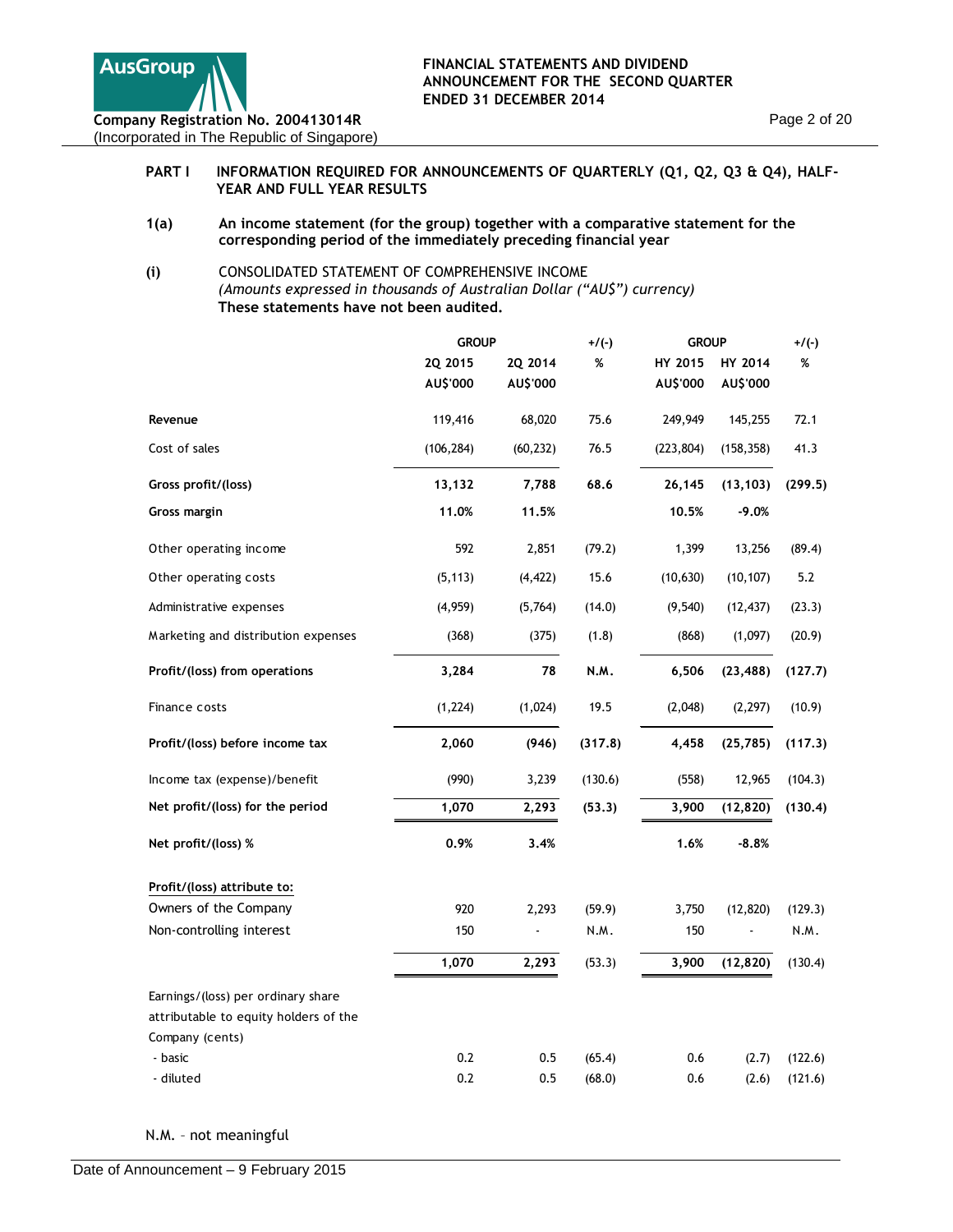

# **(i) CONSOLIDATED STATEMENT OF COMPREHENSIVE INCOME/(LOSS) (CONTINUED)**

|                                                                                                                 | <b>GROUP</b>        |                     | $+/(-)$       | <b>GROUP</b>        |                            | $+/(-)$ |  |
|-----------------------------------------------------------------------------------------------------------------|---------------------|---------------------|---------------|---------------------|----------------------------|---------|--|
|                                                                                                                 | 20 2015<br>AU\$'000 | 20 2014<br>AU\$'000 | %             | HY 2015<br>AU\$'000 | <b>HY 2014</b><br>AU\$'000 | %       |  |
| Profit/(loss) for the period                                                                                    | 1,070               |                     | 2,293 (53.3)  | 3,900               | $(12,820)$ $(130.4)$       |         |  |
| Items that may be reclassified subsequently to profit or loss:<br>Currency translation differences arising from |                     |                     |               |                     |                            |         |  |
| consolidation                                                                                                   | (999)               |                     | 976 (202.3)   | 1,130               | 1,036                      | 9.1     |  |
| Other comprehensive (loss)/income for the<br>period                                                             | (999)               | 976                 | (202.3)       | 1,130               | 1,036                      | 9.1     |  |
| Total comprehensive income/(loss) for the<br>period                                                             | 71                  |                     | 3,269 (97.8)  | 5,030               | $(11,784)$ $(142.7)$       |         |  |
| Total comprehensive income/(loss) attribute to:                                                                 |                     |                     |               |                     |                            |         |  |
| Owners of the Company                                                                                           | (29)                |                     | 3,269 (100.9) | 4,930               | $(11,784)$ $(141.8)$       |         |  |
| Non-controlling interest                                                                                        | 100                 |                     | N.M.          | 100                 |                            | N.M.    |  |
|                                                                                                                 | 71                  | 3,269               | (97.8)        | 5,030               | $(11,784)$ $(142.7)$       |         |  |

# **(ii) NOTES TO CONSOLIDATED STATEMENT OF COMPREHENSIVE INCOME**

# **A. PROFIT/(LOSS) FROM OPERATIONS**

**The following items have been included in determining the profit/(loss) before taxation** 

|                                               | <b>GROUP</b>        |                     | $+/(-)$        | <b>GROUP</b>        |                     | $+/(-)$    |  |
|-----------------------------------------------|---------------------|---------------------|----------------|---------------------|---------------------|------------|--|
|                                               | 2Q 2015<br>AU\$'000 | 20 2014<br>AU\$'000 | %              | HY 2015<br>AU\$'000 | HY 2014<br>AU\$'000 | %          |  |
| Other operating income                        |                     |                     |                |                     |                     |            |  |
| Interest income                               | 225                 | 320                 | (29.9)         | 412                 | 415                 | (0.8)      |  |
| Profit on disposal of property, plant and     |                     |                     |                |                     |                     |            |  |
| equipment                                     | 261                 | 1,603               | (83.7)         | 687                 | 11.785              | (94.2)     |  |
| Sundry income                                 | 171                 | 926                 | (81.6)         | 336                 | 1,098               | (69.4)     |  |
| Foreign exchange (loss) / income              | (65)                | $\mathbf{2}$        | N.M.           | (36)                | (43)                | (16.6)     |  |
| Total other operating income                  | 592                 | 2,851               | (79.3)         | 1,399               | 13,255              | (89.4)     |  |
| Amortisation and Depreciation                 |                     |                     |                |                     |                     |            |  |
| Depreciation of property, plant & equipment   |                     |                     |                |                     |                     |            |  |
| included in cost of sales                     | 2.099               |                     | $2.477$ (15.3) | 4.189               | 5,451               | (23.1)     |  |
| Amortisation of intangible assets included in |                     |                     |                |                     |                     |            |  |
| cost of sales                                 | 153                 | 134                 | 14.1           | 301                 | 265                 | 13.6       |  |
| Depreciation of property, plant & equipment   |                     |                     |                |                     |                     |            |  |
| included in administrative expenses           | 192                 |                     | $247$ $(22.1)$ | 370                 |                     | 522 (29.1) |  |
| Amortisation of intangible assets included in |                     |                     |                |                     |                     |            |  |
| administrative expenses                       | 715                 | 802                 | (10.9)         | 1,491               | 1,599               | (6.7)      |  |
| <b>Total Amortisation and Depreciation</b>    | 3,159               |                     | $3,660$ (13.7) | 6,351               | 7,837               | (19.0)     |  |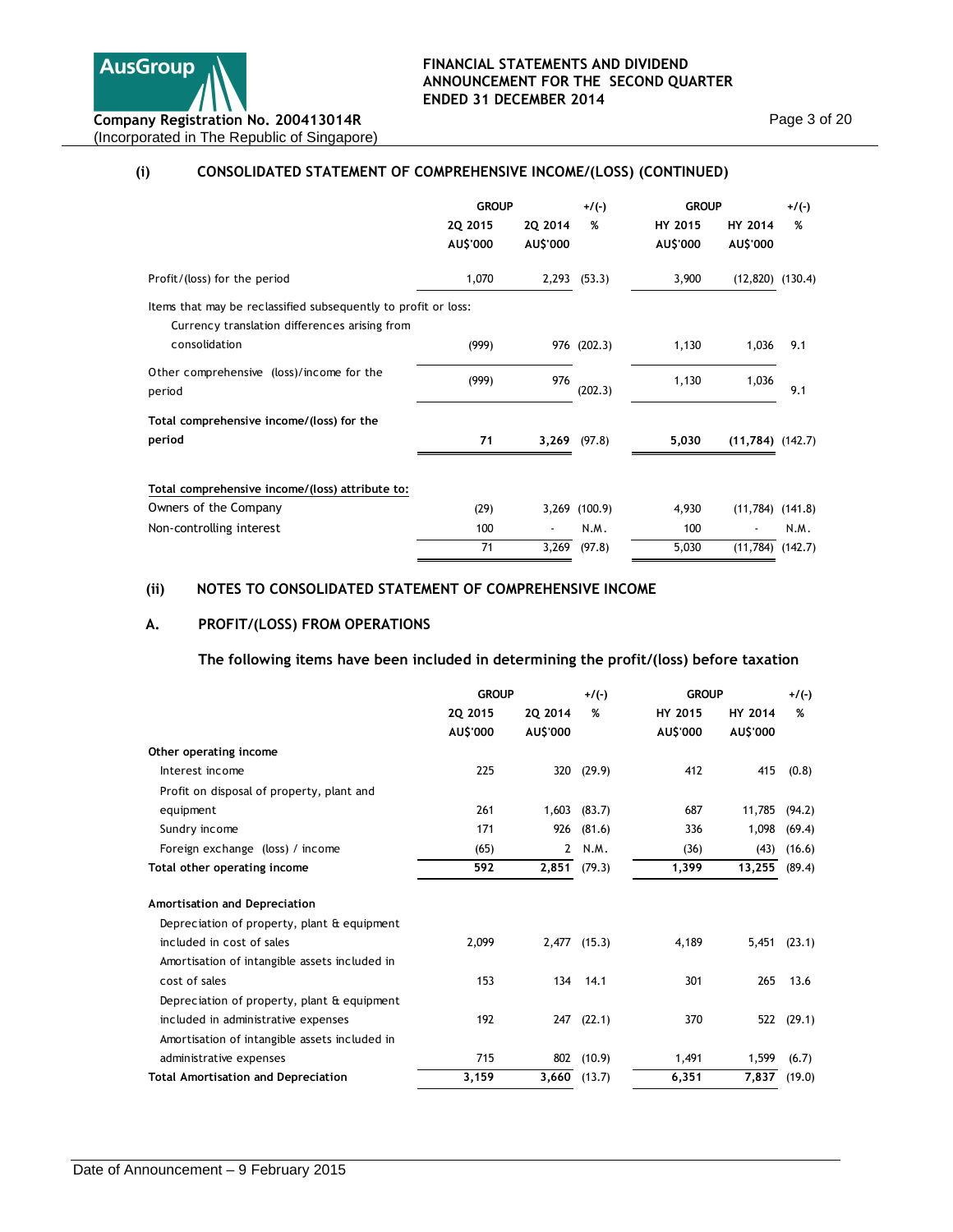

Page 4 of 20

|                                        | <b>GROUP</b>               |                            | $+/(-)$ | <b>GROUP</b>               |                            | $+/(-)$ |
|----------------------------------------|----------------------------|----------------------------|---------|----------------------------|----------------------------|---------|
|                                        | <b>2Q 2015</b><br>AU\$'000 | <b>20 2014</b><br>AU\$'000 | %       | <b>HY 2015</b><br>AU\$'000 | <b>HY 2014</b><br>AU\$'000 | %       |
| Employee share and share option scheme |                            |                            |         |                            |                            |         |
| expense                                | 221                        | (71)                       | N.M.    | 730                        | (20)                       | N.M.    |
| Impairment of trade receivables        | 35                         | 20                         | 74.6    | 35                         | 56                         | (38.5)  |
| Impairment loss on plant and equipment | 200                        | ٠                          | N.M.    | 200                        | ۰                          | N.M.    |

# **B. FINANCE COSTS**

|                                  | <b>GROUP</b>             |          | $+/(-)$     | <b>GROUP</b> |          | $+/(-)$     |  |
|----------------------------------|--------------------------|----------|-------------|--------------|----------|-------------|--|
|                                  | 20 2015                  | 20 2014  | %           | HY 2015      | HY 2014  | %           |  |
|                                  | AU\$'000                 | AU\$'000 |             | AU\$'000     | AU\$'000 |             |  |
| Bank loans                       | 1,212                    | 816      | 48.6        | 1,947        | 1.764    | 10.3        |  |
| Bank guarantee fees              | (6)                      |          | 147 (103.8) | 55           | 229      | (75.8)      |  |
| Unwinding of earn out payable    | 3                        | 31       | (90.2)      | 10           | 62       | (84.5)      |  |
| Hedging costs                    | $\overline{\phantom{a}}$ |          | 12 (100.0)  | ٠            |          | 192 (100.0) |  |
| Finance leases and hire purchase | 15                       | 18       | (18.4)      | 36           | 51       | (28.3)      |  |
| <b>Total Finance costs</b>       | 1,224                    | 1.024    | 19.5        | 2.048        | 2.297    | (10.9)      |  |

# **C. INCOME TAX (EXPENSE)/BENEFIT**

|                                                                                                                                | <b>GROUP</b>        |                     | $+$ /(-)          |                     | <b>GROUP</b>         |                |
|--------------------------------------------------------------------------------------------------------------------------------|---------------------|---------------------|-------------------|---------------------|----------------------|----------------|
|                                                                                                                                | 20 2015<br>AU\$'000 | 20 2014<br>AU\$'000 | %                 | HY 2015<br>AU\$'000 | HY 2014<br>AU\$'000  | %              |
| Profit/(loss) before income tax                                                                                                | 2,060               |                     | $(946)$ $(317.8)$ | 4,458               | $(25,785)$ $(117.3)$ |                |
| Prima facie taxation calculated at applicable rate<br>on profit before income tax<br>Tax effect of (non-deductible items)/non- | (856)               |                     | 399 (314.6)       | (1,484)             |                      | 9,038 (116.4)  |
| assessable                                                                                                                     | (530)               | (9)                 | N.M.              | (1,001)             |                      | 1,077 (193.0)  |
| Research and development tax incentives                                                                                        | 396                 | 2,850               | (86.1)            | 1,927               | 2,850                | (32.4)         |
| Total income tax (expense)/benefit                                                                                             | (990)               |                     | 3,239 (130.6)     | (558)               |                      | 12,965 (104.3) |
| Income tax expense percentage (%)                                                                                              | $-48.1%$            | 342.6%              |                   | $-12.5%$            | 50.3%                |                |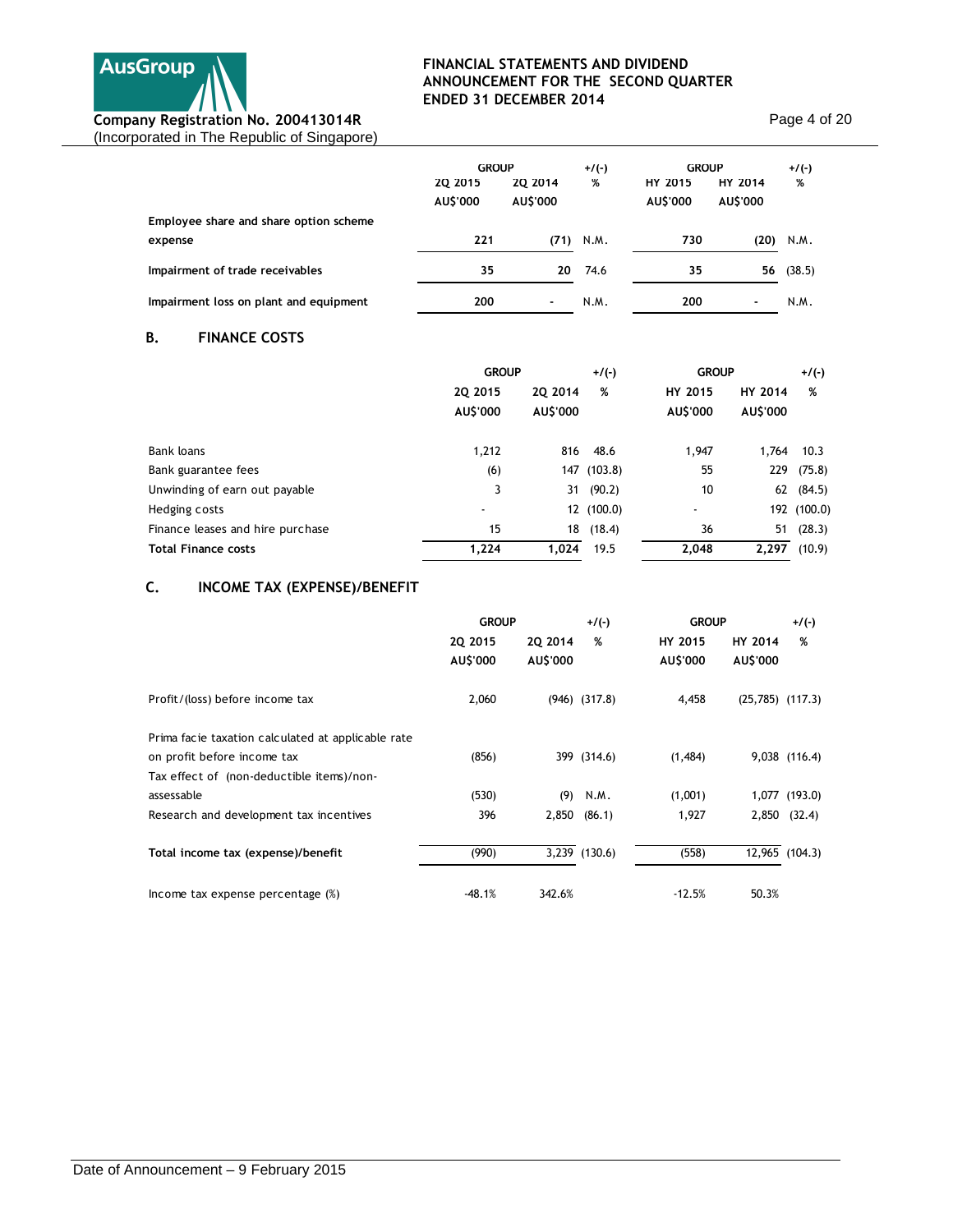

Page 5 of 20

### **1(b)(i) A balance sheet (for the issuer and group), together with a comparative statement as at the end of the immediately preceding financial year**

| cha or the miniculately preceding midneial y | Group      | Group      | Company    | Company    |
|----------------------------------------------|------------|------------|------------|------------|
|                                              | As at      | As at      | As at      | As at      |
|                                              | 31/12/2014 | 30/06/2014 | 31/12/2014 | 30/06/2014 |
|                                              | AU\$'000   | AU\$'000   | AU\$'000   | AU\$'000   |
| <b>CURRENT ASSETS</b>                        |            |            |            |            |
| Cash and cash equivalents                    | 62,719     | 40,845     | 18,472     | 16,519     |
| Trade receivables                            | 172,929    | 137,071    |            |            |
| Other receivables and prepayments            | 12,548     | 14,031     | 642        | 516        |
| Inventories                                  | 6,727      | 6,146      |            |            |
| Due from subsidiaries                        |            |            |            | 425        |
| Other assets                                 | 117        | 117        |            |            |
| <b>Total current assets</b>                  | 255,040    | 198,210    | 19,114     | 17,460     |
| <b>NON-CURRENT ASSETS</b>                    |            |            |            |            |
| Property, plant and equipment                | 180,574    | 60,858     |            |            |
| Goodwill                                     | 16,924     | 16,405     |            |            |
| Intangible assets                            | 7,984      | 7,987      |            |            |
| Other receivables and prepayments            | 6,282      | 1,453      |            |            |
| Due from subsidiaries                        |            |            | 110,827    | 23,611     |
| Other assets                                 |            |            | 106,466    | 61,465     |
| Deferred income tax assets                   | 18,387     | 16,390     |            |            |
| Total non-current assets                     | 230,151    | 103,093    | 217,293    | 85,076     |
| <b>Total assets</b>                          | 485,191    | 301,303    | 236,407    | 102,536    |
| <b>CURRENT LIABILITIES</b>                   |            |            |            |            |
| Trade payables                               | 33,361     | 29,198     |            |            |
| Other payables                               | 47,601     | 41,235     | 923        | 1,331      |
| <b>Borrowings</b>                            | 3,830      | 1,916      | 1,513      |            |
| Accruals for other liabilities and charges   | 12,941     | 10,024     |            |            |
| Current income tax liabilities               | 1,932      | 2,025      | 137        |            |
| <b>Total current liabilities</b>             | 99,665     | 84,398     | 2,573      | 1,331      |
| <b>NON-CURRENT LIABILITIES</b>               |            |            |            |            |
| Deferred income tax liabilities              | 1,969      | 1,835      |            |            |
| Other payables                               |            |            |            |            |
| <b>Borrowings</b>                            | 151,908    | 17,713     | 99,060     |            |
| Accruals for other liabilities and charges   | 1,370      | 1,228      |            |            |
| <b>Total non-current liabilities</b>         | 155,247    | 20,776     | 99,060     |            |
| <b>EQUITY</b>                                |            |            |            |            |
| Capital and reserves attributable to equity  |            |            |            |            |
| holders of the Company                       |            |            |            |            |
| Share capital                                | 128,040    | 99,599     | 128,040    | 99,599     |
| Capital reserve                              | (163)      | (163)      | (163)      | (163)      |
| Share option reserve                         | 1,616      | 886        | 1,616      | 886        |
| Foreign currency translation reserve         | 4,707      | 3,528      | 11,060     | 4,173      |
| Retained earnings                            | 96,029     | 92,279     | (5,779)    | (3, 290)   |
| Total equity attributable to owners          | 230,229    | 196,129    | 134,774    | 101,205    |
| Non-controlling interest                     | 50         |            |            |            |
| <b>Total equity</b>                          | 230,279    | 196,129    | 134,774    | 101,205    |
| Total liabilities and equity                 | 485,191    | 301,303    | 236,407    | 102,536    |
|                                              |            |            |            |            |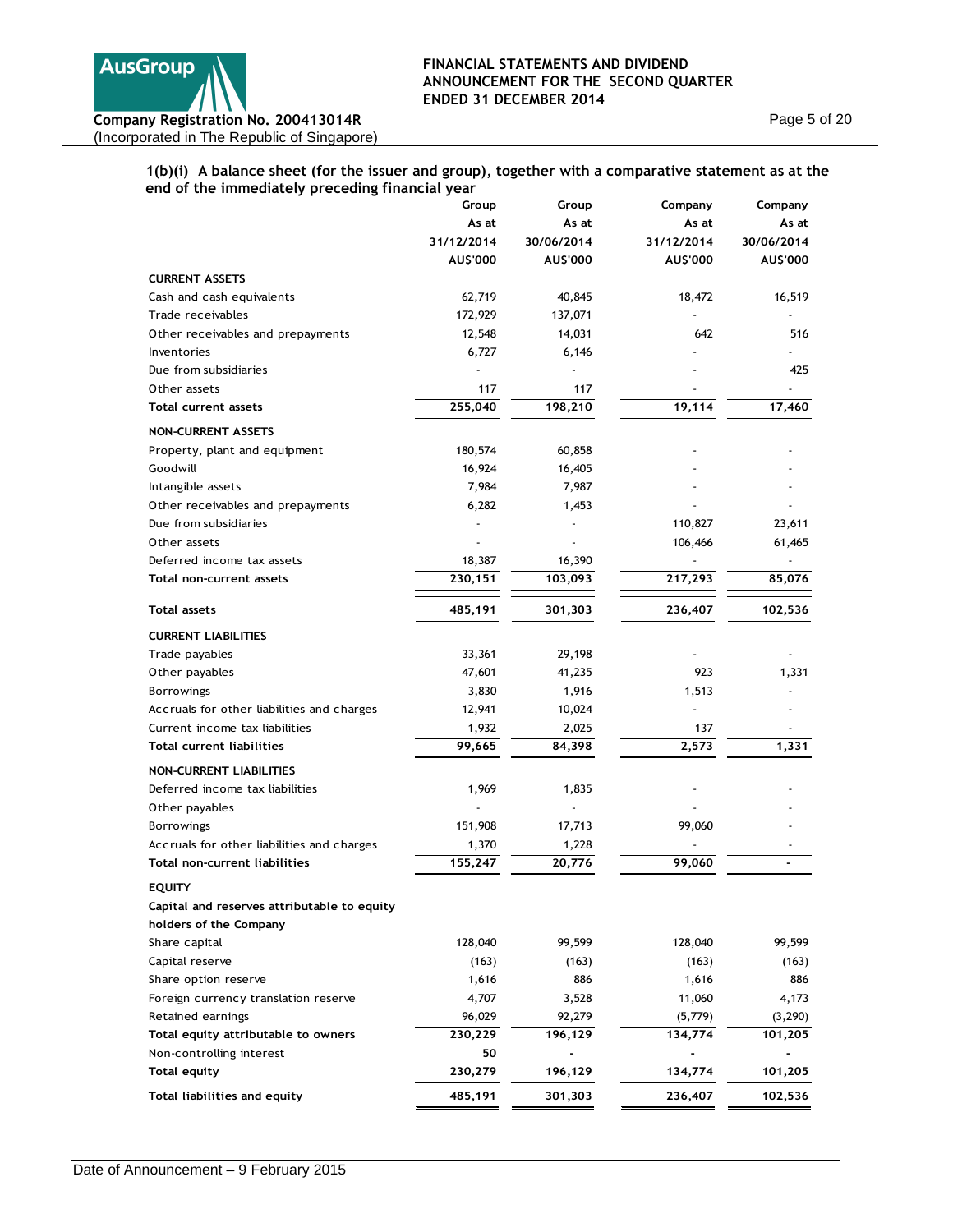### **1(b)(ii) Aggregate amount of group's borrowings and debt securities**

|                                       | 31/12/2014 |                  | 30/06/2014 |                |  |
|---------------------------------------|------------|------------------|------------|----------------|--|
|                                       | AU\$'000   | AUS'000          | AUS'000    | AUS'000        |  |
|                                       | Secured    | <b>Unsecured</b> | Secured    | Unsecured      |  |
| Amount repayable in one year or less, |            |                  |            |                |  |
| or on demand                          | 3,830      | ٠                | 1.916      |                |  |
| Amount repayable after one year       | 17.732     | 134,176          | 17.713     | $\blacksquare$ |  |

On 20 October 2014, the Company announced that AusGroup Limited (the "issuer") has issued S\$110,000,000 7.45 per cent. Notes due 2016 (the "Series 001 Notes") pursuant to the S\$350,000,000 Multicurrency Debt Issuance Programme (the "Programme") established by the Issuer on 22 September 2014. DBS Bank Ltd., as sole arranger of the Programme, acted as the sole lead manager and bookrunner in relation to the issuance of the Series 001 Notes. The Series 001 Notes bear interest at a fixed rate of 7.45 per cent. per annum payable semi-annually in arrears and, unless previously redeemed or cancelled, will mature on 20 October 2016.

#### **Details of secured collateral**

#### **Win AGC Pty Ltd**

First registered fixed and floating charge over all the present and future property, interests, rights and proceeds of AGC Australia Pty Ltd, AGC Industries Pty Ltd, MAS Australasia Pty Ltd, Seagate Structural Engineering Pty Ltd, AGC Energy & Infrastructure Pty Ltd, and Resource People Pty Ltd ("Australian Group Companies"), including real and personal property, goodwill, uncalled and called but unpaid capital.

First registered real property mortgage by AGC Australia Pty Ltd over the commercial properties located at 15 Beach Street, Kwinana WA 6167 and Seagate Structural Engineering Pty Ltd over property located at Lots 17 and 18 Gap Ridge Industrial Estate Karratha WA.

Under this facility, the Australian Group Companies are required under the syndicated facility to maintain certain financial ratios such as gearing ratio, fixed charge cover and leverage ratio. In addition the Australian Group Companies are required to maintain a minimum total asset balance. As at 31 December 2014, the Group met all of these financial covenants. As at 31 December 2014, the Group has AU\$19.0 million outstanding on the syndicated facility.

#### **DBS Bank Ltd**

A deed of charge executed by AGC Australia incorporating an all-monies charge over the fixed deposit account maintained by AGC Australia with DBS Bank Ltd ("The Lender") for an amount not less than AU\$25.0 million. A fixed and floating charge executed by AusGroup Ltd, AusGroup Singapore and Modern Access Services in favour of The Lender.

Under this facility, AusGroup Limited is required under the Facility Agreement to maintain in relation to the Consolidated Group a maximum gearing ratio as well as a minimum net worth (net asset) balance. As at 31 December 2014 the Group met all of these financial covenants. As at 31 December 2014, the Group has utilised AU\$62.7 million of the DBS facility.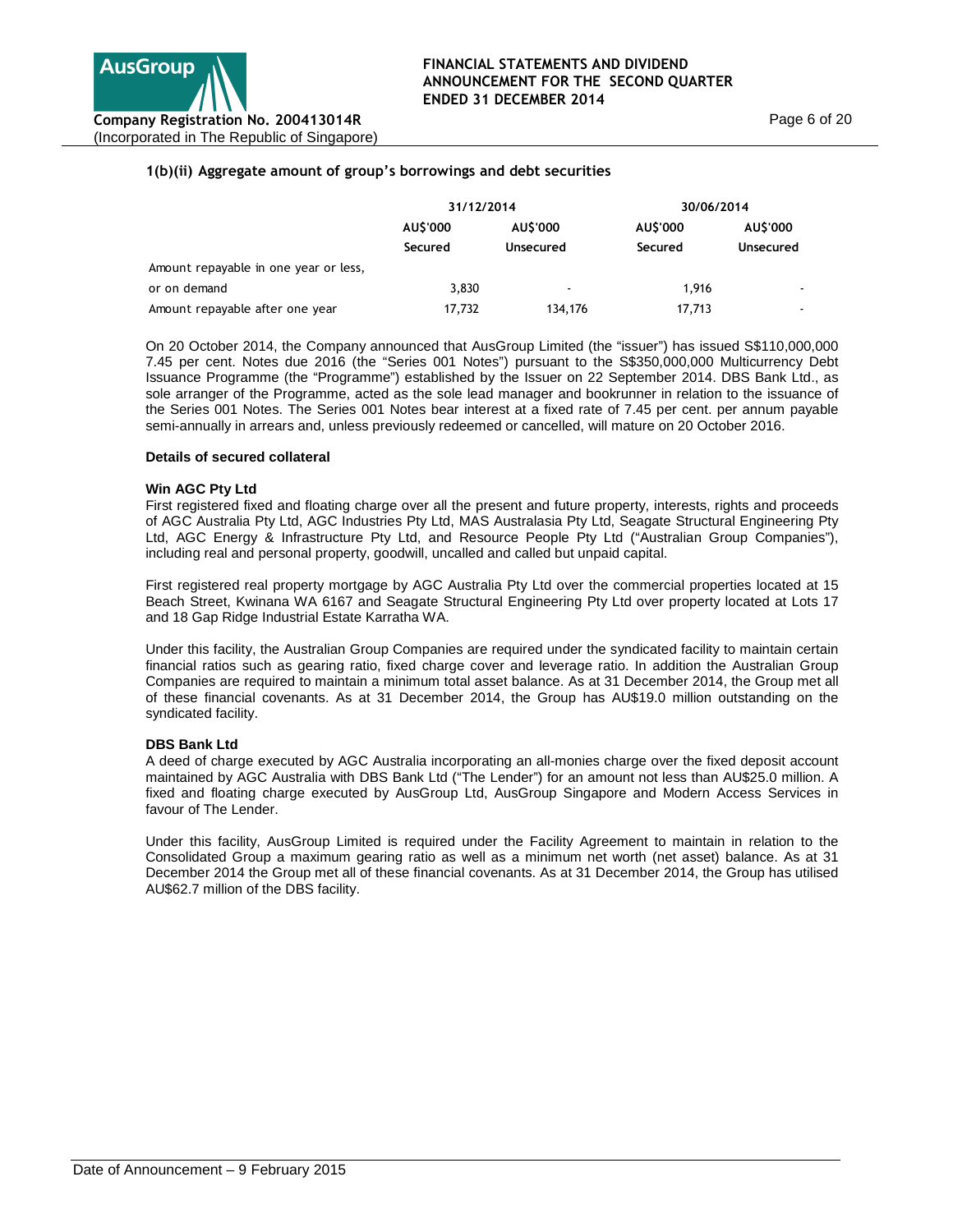

Page 7 of 20

# **1(c) A consolidated statement of cash flows (for the group), together with a comparative statement for the corresponding period of the immediately preceding financial year**

|                                                                  | <b>GROUP</b> | <b>GROUP</b>   | <b>GROUP</b> | <b>GROUP</b> |
|------------------------------------------------------------------|--------------|----------------|--------------|--------------|
|                                                                  | 20 2015      | 20 2014        | HY 2015      | HY 2014      |
|                                                                  | AU\$'000     | AU\$'000       | AU\$'000     | AU\$'000     |
| Cash flows from operating activities                             |              |                |              |              |
| Profit/(loss) before taxation                                    | 2,060        | (946)          | 4,458        | (25, 785)    |
| Add / (less) adjustments for:                                    |              |                |              |              |
| Depreciation of property, plant and equipment                    | 2,291        | 2,725          | 4,559        | 5,973        |
| Amortisation of intangible assets                                | 868          | 936            | 1,792        | 1,864        |
| Employee share and share option scheme expense                   | 221          | (71)           | 730          | (20)         |
| Impairment loss on property, plant and equipment                 | 200          |                | 200          |              |
| Impairment loss on trade receivables                             | 35           | 37             | 35           | 56           |
| Profit on disposal of property, plant and equipment              | (261)        | (1,603)        | (687)        | (11,785)     |
| Interest income                                                  | (225)        | (320)          | (412)        | (415)        |
| Finance costs                                                    | 1,224        | 1,024          | 2,048        | 2,297        |
| Deferred tax assets                                              | (1, 323)     |                | (6, 423)     |              |
| Operating cash flows before working capital changes              | 5,090        | 1,781          | 6,300        | (27, 814)    |
| Changes in operating assets and liabilities                      |              |                |              |              |
| Changes in operating assets and liabilities, net of effects from |              |                |              |              |
| acquisition of business                                          |              |                |              |              |
| Trade receivables                                                | (4,078)      | 9,758          | (29, 881)    | 73,397       |
| Other receivables and prepayments                                | (4,691)      | (7, 474)       | (2,732)      | (10, 218)    |
| Inventories                                                      | (1,471)      | (619)          | (581)        | (998)        |
| Trade payables                                                   | (16,064)     | (2,733)        | (7, 757)     | (12, 562)    |
| Accruals and other payables                                      | (4, 536)     | (10, 367)      | 5,979        | (9, 195)     |
| Cash (used in)/generated from operations                         | (25, 750)    | (9,655)        | (28, 672)    | 12,609       |
| Interest paid                                                    | (783)        | (993)          | (1,601)      | (2, 236)     |
| Interest received                                                | 225          | 320            | 412          | 415          |
| Income tax received/(paid)                                       | 9,548        | 50             | 10,319       | 26           |
| Net cash (used in)/generated from operating activities           | (16, 760)    | (10, 277)      | (19, 542)    | 10,814       |
| Cash flows from investing activities                             |              |                |              |              |
| Proceeds from disposal of property, plant and equipment          | 466          | 37,474         | 1,853        | 41,611       |
| Purchase of property, plant and equipment                        | (14,500)     | (237)          | (16, 570)    | (1, 230)     |
| Net cash outflow on acquisition of business                      |              | (1, 303)       |              |              |
| Net cash outflow on acquisition of subsidiaries                  | (12, 189)    | $\overline{a}$ | (12, 189)    |              |
| Decrease/(Increase) in interest in joint venture                 |              | 160            | ÷,           | 844          |
| Purchase of intangible assets                                    | (98)         | 27             | (1,789)      | (743)        |
| Net cash (used in)/generated from investing activities           | (26, 321)    | 36,122         | (28, 695)    | 40,482       |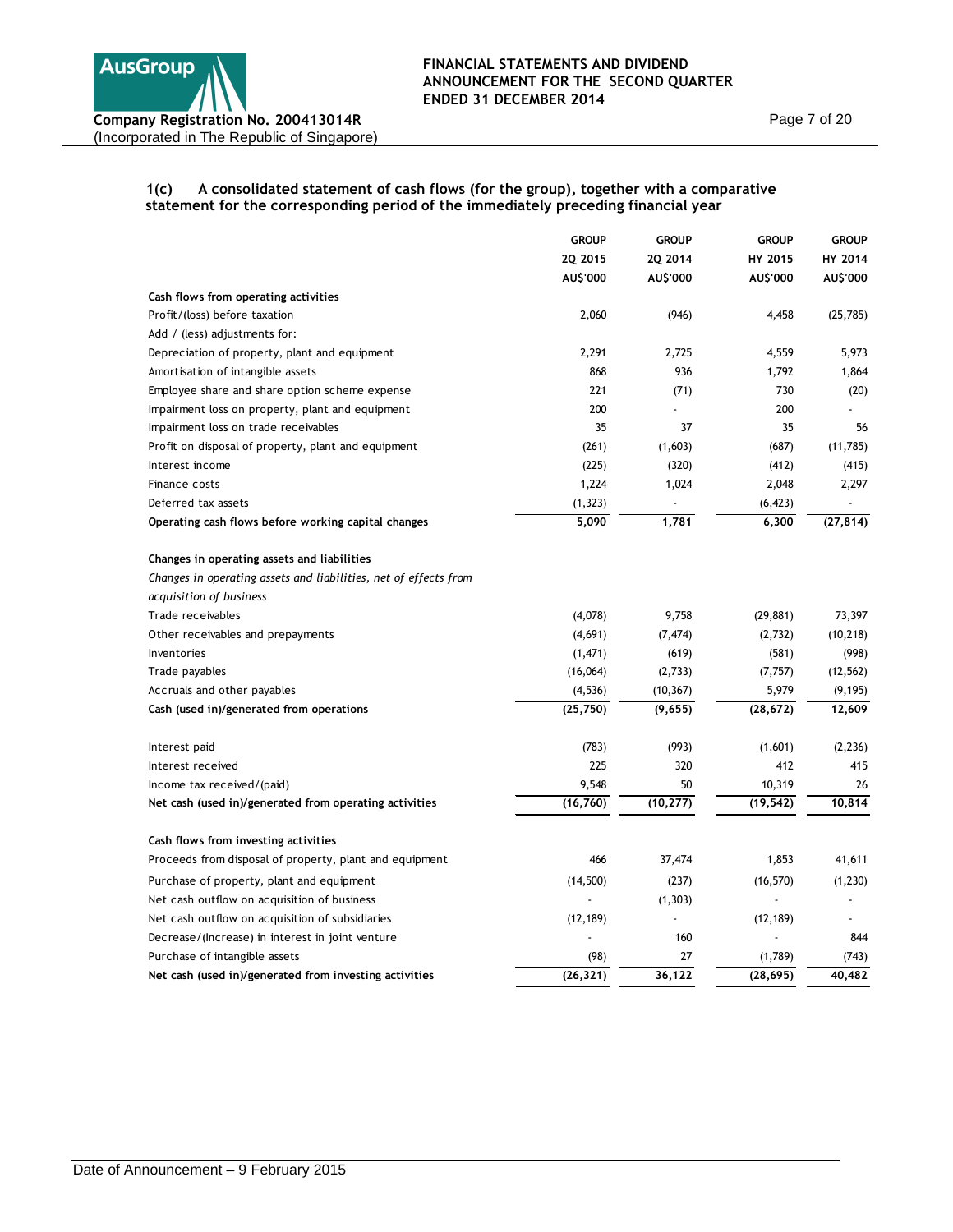

Page 8 of 20

| 1(c) Consolidated Statement of Cash Flows (continued)  | <b>GROUP</b><br>2Q 2015<br>AU\$'000 | <b>GROUP</b><br>20 2014<br>AU\$'000 | <b>GROUP</b><br>HY 2015<br>AU\$'000 | <b>GROUP</b><br>HY 2014<br>AU\$'000 |
|--------------------------------------------------------|-------------------------------------|-------------------------------------|-------------------------------------|-------------------------------------|
| Cash flows from financing activities                   |                                     |                                     |                                     |                                     |
| Payment of share issue costs                           | (122)                               |                                     | (122)                               |                                     |
| Repayment of finance leases                            | (266)                               | (921)                               | (556)                               | (921)                               |
| Proceeds from borrowings                               | 102,405                             | $\overline{\phantom{a}}$            | 104,180                             |                                     |
| Repayment of borrowings                                | (34,000)                            | (20, 307)                           | (34,000)                            | (28, 276)                           |
| Net cash generated from/(used in) financing activities | 68,017                              | (21, 228)                           | 69,502                              | (29, 197)                           |
| Net increase in cash and cash equivalents              | 24,936                              | 4,617                               | 21,265                              | 22,099                              |
| Effect of exchange rate changes                        | (209)                               | 817                                 | 609                                 | 545                                 |
| Movement in cash and cash equivalents for the period   | 24,727                              | 5,434                               | 21,874                              | 22,644                              |
| Cash and cash equivalents at beginning of period       | 37,992                              | 25,962                              | 40,845                              | 8,752                               |
| Cash and cash equivalents at end of period             | 62,719                              | 31,396                              | 62,719                              | 31,396                              |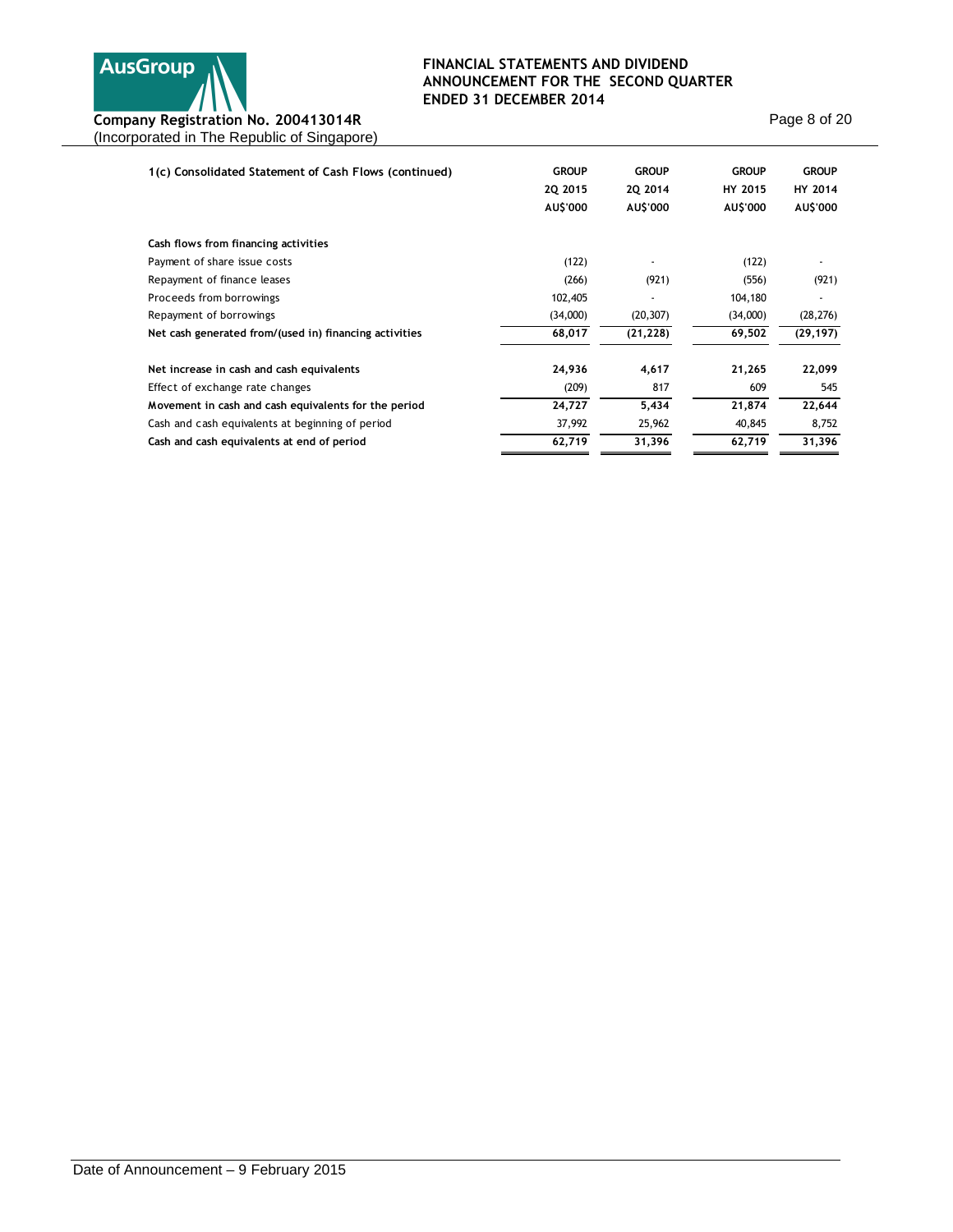

### **1(d)(i) A statement (for the issuer and group) showing either**

- **(i) all changes in equity, or**
- **(ii) changes in equity other than those arising from capitalisation issues and distributions to shareholders, together with a comparative statement for the corresponding period of the immediately preceding financial year**

|                                                                          | <b>SHARE</b><br><b>CAPITAL</b> | <b>CAPITAL</b><br><b>RESERVE</b> | <b>SHARE</b><br><b>BASED</b><br><b>RESERVE</b> | <b>FOREIGN</b><br><b>CURRENCY</b><br>PAYMENT TRANSLATION<br><b>RESERVE</b> | RETAINED TOTAL<br><b>EARNINGS</b> |                | NON-<br><b>CONTROLLING</b><br><b>INTEREST</b> | <b>TOTAL</b><br><b>EQUITY</b> |
|--------------------------------------------------------------------------|--------------------------------|----------------------------------|------------------------------------------------|----------------------------------------------------------------------------|-----------------------------------|----------------|-----------------------------------------------|-------------------------------|
| Group<br>HY 2015                                                         | AU\$'000                       | AU\$ '000                        | AU\$'000                                       | <b>AU\$'000</b>                                                            | AU\$'000 AU\$'000                 |                | AU\$'000 AU\$'000                             |                               |
| Balance as at 1 July 2014<br>Total comprehensive income for the          | 99,599                         | (163)                            | 886                                            | 3,528                                                                      | 92,279                            | 196,129        |                                               | 196,129                       |
| period ended 30 September 2014                                           |                                |                                  |                                                | 2,129                                                                      | 2,830                             | 4,959          |                                               | 4,959                         |
| Share based payment reserve                                              |                                |                                  | 509                                            | $\overline{\phantom{a}}$                                                   |                                   | 509            | Ĭ.                                            | 509                           |
| Balance as at 30 September 2014<br>Total comprehensive (loss)/income for | 99,599                         | (163)                            | 1,395                                          | 5,657                                                                      |                                   | 95,109 201,597 |                                               | 201,597                       |
| the period ended 31 December 2014                                        |                                |                                  |                                                | (950)                                                                      | 920                               | (30)           | 100                                           | 70                            |
| Acquisition of subsidiaries<br>Additional non-controlling interests      | 28,441                         |                                  |                                                |                                                                            |                                   | 28,441         |                                               | 28,441                        |
| arising on the acquisition of                                            |                                |                                  |                                                |                                                                            |                                   |                |                                               |                               |
| subsidiaries<br>Share based payment reserve                              |                                |                                  | 221                                            |                                                                            |                                   | 221            | (50)<br>÷,                                    | (50)<br>221                   |
| Balance as at 31 December 2014                                           | 128,040                        | (163)                            | 1,616                                          | 4,707                                                                      |                                   | 96,029 230,229 |                                               | 50 230,279                    |
| HY 2014                                                                  |                                |                                  |                                                |                                                                            |                                   |                |                                               |                               |
| Balance as at 1 July 2013                                                | 64,309                         | (163)                            | 1,052                                          | 3,852                                                                      | 104,150                           | 173,200        |                                               | 173,200                       |
| Total comprehensive income/(loss) for                                    |                                |                                  |                                                |                                                                            |                                   |                |                                               |                               |
| the period ended 30 September 2013                                       |                                |                                  |                                                | 60                                                                         | (15, 115)                         | (15,055)       |                                               | (15,055)                      |
| Share based payment reserve                                              |                                |                                  | 51                                             |                                                                            |                                   | 51             |                                               | 51                            |
| Balance as at 30 September 2013<br>Total comprehensive income for the    | 64,309                         | (163)                            | 1,103                                          | 3,912                                                                      |                                   | 89,035 158,196 |                                               | 158,196                       |
| period ended 31 December 2013                                            |                                |                                  |                                                | 977                                                                        | 2,293                             | 3,270          |                                               | 3,270                         |
| Share based payment reserve                                              |                                | $\overline{a}$                   | (71)                                           |                                                                            |                                   | (71)           | $\overline{\phantom{a}}$                      | (71)                          |
| Balance as at 31 December 2013                                           | 64,309                         | (163)                            | 1,032                                          | 4,889                                                                      |                                   | 91,328 161,395 | ٠                                             | 161,395                       |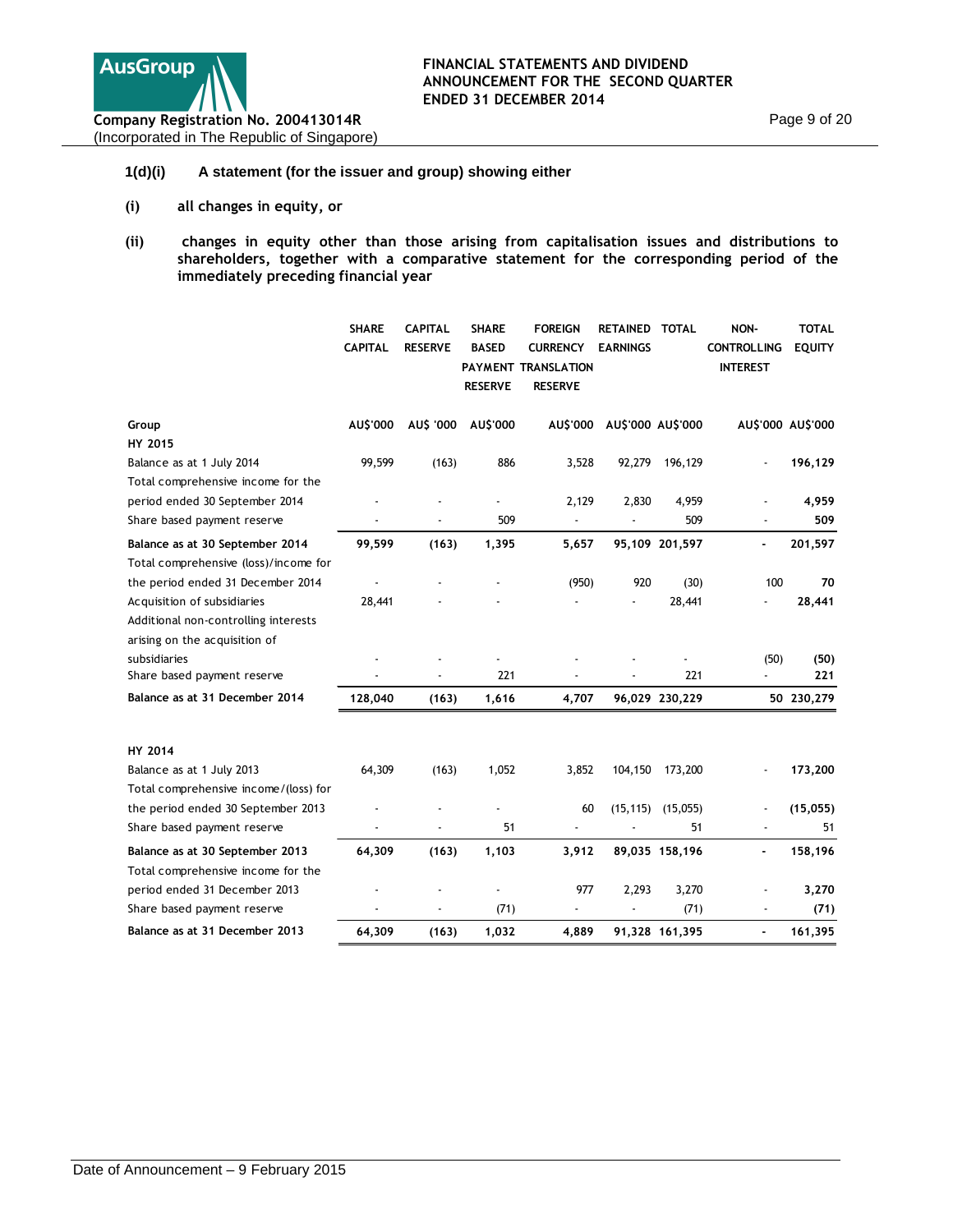

#### **1(d)(i) A statement (for the issuer and group) of all changes in equity (continued) SHARE CAPITAL RESERVE CAPITAL SHARE BASED PAYMENT TRANSLATION RESERVE FOREIGN RETAINED TOTAL CURRENCY EARNINGS RESERVE Company AU\$'000 AU\$'000 AU\$'000 AU\$'000 AU\$'000 AU\$'000 HY 2015**

| <b>HY 2015</b>                        |         |       |       |        |          |                   |
|---------------------------------------|---------|-------|-------|--------|----------|-------------------|
| Balance as at 1 July 2014             | 99,599  | (163) | 886   | 4,173  | (3, 290) | 101,205           |
| Total comprehensive income/(loss) for |         |       |       |        |          |                   |
| the period ended 30 September 2014    |         |       |       | 3,975  | (604)    | 3,371             |
| Share based payment reserve           |         |       | 509   |        |          | 509               |
| Balance as at 30 September 2014       | 99,599  | (163) | 1,395 | 8,148  |          | $(3,894)$ 105,085 |
| Total comprehensive income/(loss) for |         |       |       |        |          |                   |
| the period to 31 December 2014        |         |       |       | 2,912  | (1,885)  | 1,027             |
| Acquisition of a subsidiary           | 28,441  |       |       |        |          | 28,441            |
| Share based payment reserve           |         |       | 221   |        |          | 221               |
| Balance as at 31 December 2014        | 128,040 | (163) | 1,616 | 11,060 |          | $(5,779)$ 134,774 |
| <b>HY 2014</b>                        |         |       |       |        |          |                   |
| Balance as at 1 July 2013             | 64,309  | (163) | 1,052 | 5,018  | 320      | 70,536            |
| Total comprehensive income for the    |         |       |       |        |          |                   |
| period ended 30 September 2013        |         |       |       | 30     | 472      | 502               |
| Share based payment reserve           |         |       | 51    |        |          | 51                |
| Balance as at 30 September 2013       | 64,309  | (163) | 1,103 | 5,048  | 792      | 71,089            |
| Total comprehensive income/(loss) for |         |       |       |        |          |                   |
| the period to 31 December 2013        |         |       |       | 1,400  | (286)    | 1,114             |
| Share based payment reserve           |         |       | (71)  |        |          | (71)              |
| Balance as at 31 December 2013        | 64,309  | (163) | 1,032 | 6,448  | 506      | 72,132            |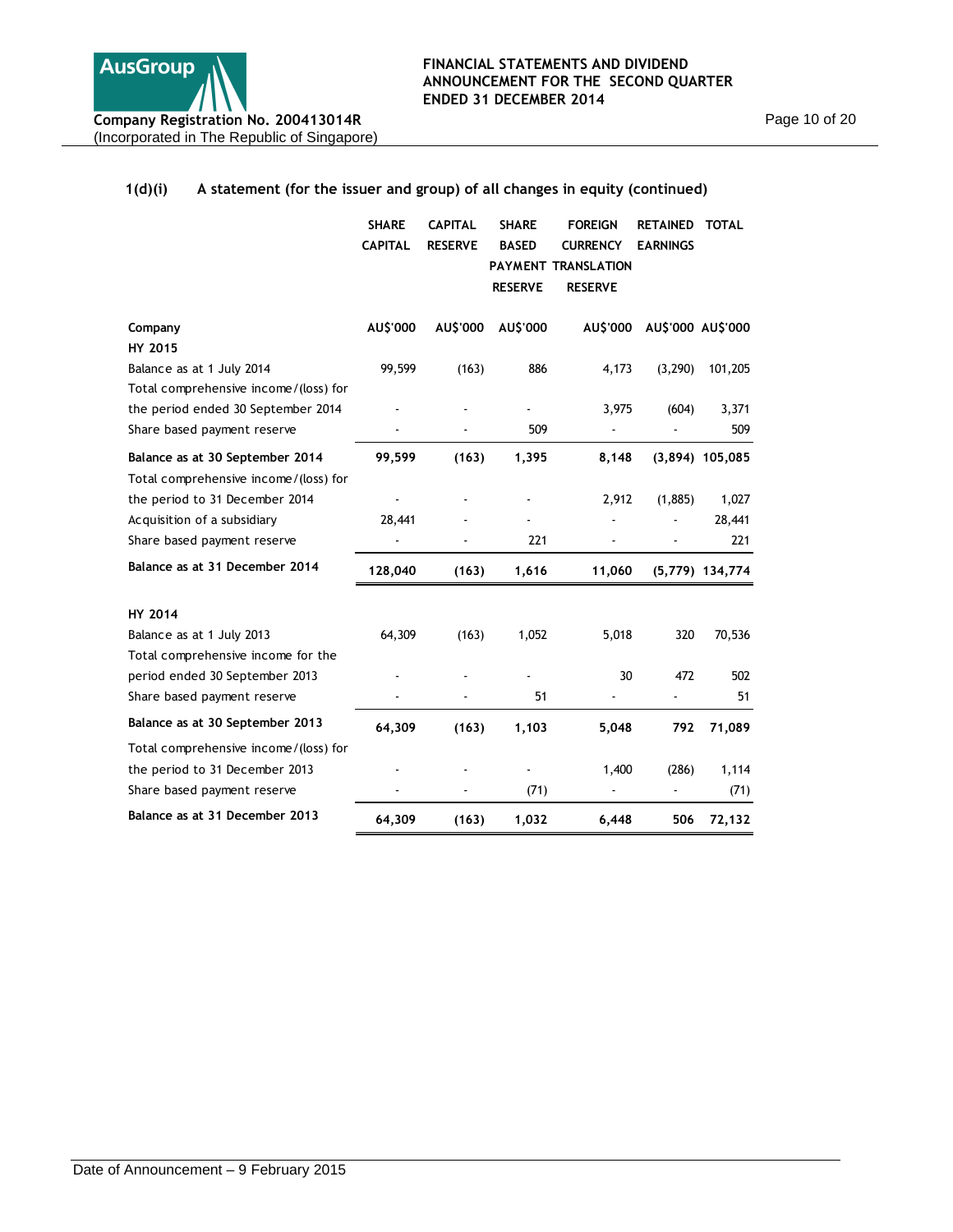

(Incorporated in The Republic of Singapore)

**1(d)(ii)** Details of any changes in the company's share capital arising from rights issue, bonus issue, share buy-backs, exercise of share options or warrants, conversion of other issues of equity securities, issue of shares for cash or as consideration for acquisition or for any other purpose since the end of the previous period reported on. State also the number of shares that may be issued on conversion of all the outstanding convertibles, as well as the number of shares held as treasury shares, if any, against the total number of issued shares excluding treasury shares of the issuer, as at the end of the current financial period reported on and as at the end of the corresponding period of the immediately preceding financial year

|                         | 31 December<br>2014 | 30 September<br>2014 |
|-------------------------|---------------------|----------------------|
| Number of issued shares |                     |                      |
| Opening balance         | 648,276,475         | 648,276,475          |
| Issuance of shares      | 92, 155, 541        |                      |
| Closing balance         | 740,432,016         | 648,276,475          |

As at 31 December 2014 there were outstanding options for 1,674,000 (31 December 2013: 2,008,000) unissued ordinary shares under the employee share option scheme. All of these options have vested but have not yet been exercised.

As at 31 December 2014 there were 2,561,473 (31 December 2013: 2,763,884) outstanding share rights. Of these rights 157,353 have met the performance criteria to vest and will be issued as ordinary shares for nil consideration subject to board approval in due course. The remaining rights may in future potentially be converted to shares under the employee share right scheme.

As at 30 June 2014 Captain Larry Glenn Johnson was a director of the Company, and on 10 July 2014 Eng Chiaw Koon was appointed a director of the Company. On 27 June 2014 in accordance with a resolution of shareholders passed on 19 June 2014, 35,000,000 options to acquire ordinary shares in the Company were issued. Captain Larry Glenn Johnson was issued 15,000,000 options, while Eng Chiaw Koon was issued 20,000,000 options. Under the terms of the options, one quarter of the options will vest on the first anniversary of the issue of the options and a further quarter each anniversary thereafter until all options have been vested.

As approved by Shareholders at the EGM held on 19 June 2014, the 110,000,000 options issued to Ezion were to raise funds for the Group's expansions via the strategic investment by Ezion as a substantial shareholder. Following the issue and allotment of these options on 27 June 2014, the options to Ezion are exercisable from that date. Assuming all of Ezion's options are exercised, the Company will receive additional net cash proceeds of S\$40,425,000 that will be used to fund proposed expansion (70-80%) into offshore marine services ("Proposed Expansion") and general working capital (20-30%). No value has been ascribed to these options as at 30 June 2014, as the Directors have deemed this to be a capital raising transaction.

As at 31 December 2014 and 31 December 2013 respectively there was no treasury shares held by the company.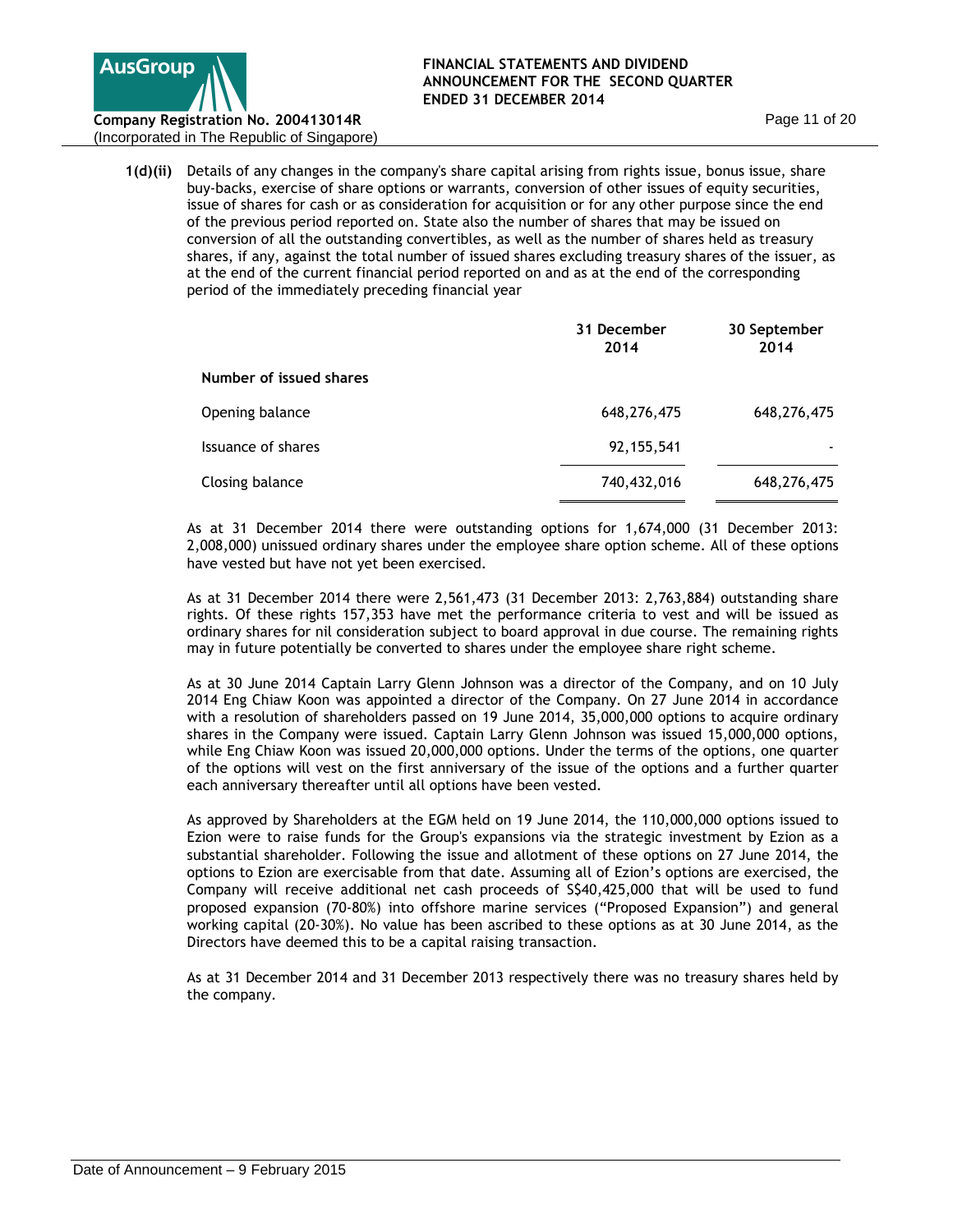

### **1(d)(iii) To show the total number of issued shares excluding treasury shares as at the end of the current financial period and as at the end of the immediately preceding year**

|                         | 31 December 2014 | 30 June 2014 |
|-------------------------|------------------|--------------|
| Number of issued shares | 740,432,016      | 648.276.475  |

The Company announced on 7 November that the Company has completed the acquisition of 100% of the issued and paid up share capital of Ezion Offshore Logistics Hub Pte Ltd and 90% of the issued and paid up share capital of Teras Australia Pty Ltd. The Company has issued and allotted 92,155,541 new fully paid ordinary shares in the capital of the Company to Ezion Holdings Limited. Following the completion of the Proposed Acquisition, the total number of the issued shares in the capital of the Company has increased from 648,276,475 to 740,432,016.

The net proceeds received by the Company of approximately S\$25.2 million from the issuance of 70,000,000 shares pursuant to a placement exercise made on 27 June 2014 have been fully utilized. The following is the summary of the use of proceeds:

| Net proceeds disclosed in the announcement dated 27 June 2014       | S\$'000<br>25,244 |
|---------------------------------------------------------------------|-------------------|
| Less:<br>General working capital of the Group<br>Proposed expansion | 6,900<br>18,344   |
| Balance proceeds as at 31 December 2014                             |                   |

The above use of proceeds is in accordance with the intended use as stated in the announcement dated 9 April 2014 in relation to the placement of 70,000,000 new shares.

**1(d)(iv) A statement showing all sales, transfers, disposal, cancellation and/or use of treasury shares as at the end of the current financial period reported on** 

Not applicable.

**2. Whether the figures have been audited or reviewed and in accordance with which auditing standard or practice**

The figures have not been audited or reviewed by the auditors.

**3. Where the figures have been audited or reviewed, the auditors' report (including any qualifications or emphasis of a matter)**

Not applicable.

**4. Whether the same accounting policies and methods of computation as in the issuer's most recently audited annual financial statements have been applied**

The Group has applied the same accounting policies and methods of computation in the financial information for the current reporting period compared with the last audited financial statements as at 30 June 2014.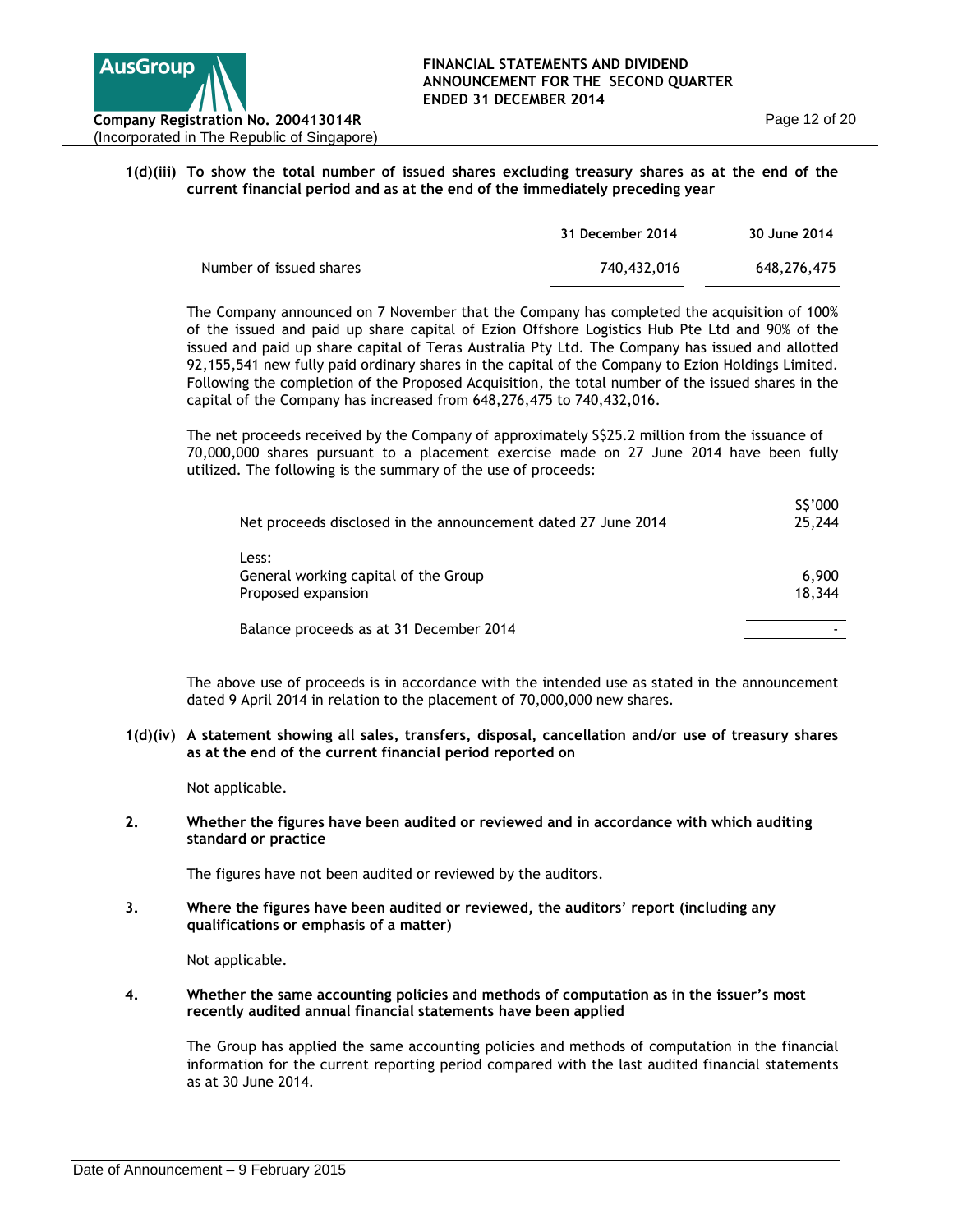

**5. If there are any changes in the accounting policies and methods of computation, including any required by an accounting standard, what has changed, as well as the reasons for, and the effect of, the change**

None.

**6. Earnings per ordinary share of the Group for the current financial period reported on and the corresponding period of the immediately preceding financial year, after deducting any provision for preference dividends**

**Earnings per share**

|                                                                                      | <b>GROUP</b><br>20 2015<br>AU\$'000 | <b>GROUP</b><br>20 2014<br>AU\$'000 | <b>GROUP</b><br>6M 2015<br>AU\$'000 | <b>GROUP</b><br>6M 2014<br>AU\$'000 |
|--------------------------------------------------------------------------------------|-------------------------------------|-------------------------------------|-------------------------------------|-------------------------------------|
| Profit/(loss) after taxation                                                         | 1,070                               | 2,293                               | 3,900                               | (12, 820)                           |
| Weighted average number of ordinary shares in<br>issue applicable to earnings ('000) | 703,369                             | 481,025                             | 675,823                             | 481,025                             |
| Fully diluted number of ordinary shares ('000)                                       | 706.060                             | 484,094                             | 683,271                             | 484,094                             |
| Earnings/(loss) per ordinary share (AU cents)                                        |                                     |                                     |                                     |                                     |
| - Basic                                                                              | 0.2                                 | 0.5                                 | 0.6                                 | (2.7)                               |
| - Diluted                                                                            | 0.2                                 | 0.5                                 | 0.6                                 | (2.6)                               |

Basic earnings per share is calculated by dividing the consolidated profit / (loss) after tax attributable to the equity holders of the Company by the weighted average of the number of shares outstanding during the period.

For the purposes of calculating diluted earnings per share, the weighted average number of shares on issue has been adjusted as if all dilutive share options and share awards were exercised. The number of shares that could have been issued upon the exercise of all dilutive shares is added to the denominator as the number of shares issued for no consideration. No adjustment is made to the profit/(loss) after tax.

### **7. Net asset value (for the issuer and group) per ordinary share based on the total number of issued shares excluding treasury shares of the issuer at the end of the:-**

- **(a) current financial period reported on; and**
- **(b) immediately preceding financial year**

|                                                                                                                     | <b>GROUP</b>          |         |          | <b>COMPANY</b>        |  |
|---------------------------------------------------------------------------------------------------------------------|-----------------------|---------|----------|-----------------------|--|
|                                                                                                                     | 31/12/2014 30/06/2014 |         |          | 31/12/2014 30/06/2014 |  |
|                                                                                                                     | AU\$'000              | AUS'000 | AU\$'000 | AUS'000               |  |
| Net assets                                                                                                          | 230,229               | 196.129 | 134,774  | 101,205               |  |
| Net asset value per ordinary share based on issued share<br>capital at the end of the respective periods (AU cents) | 31.1                  | 36.0    | 18.2     | 14.7                  |  |

Net asset value per ordinary share is calculated based on 740,432,016 ordinary shares as at 31 December 2014 (30 June 2014: 648,276,475 ordinary shares).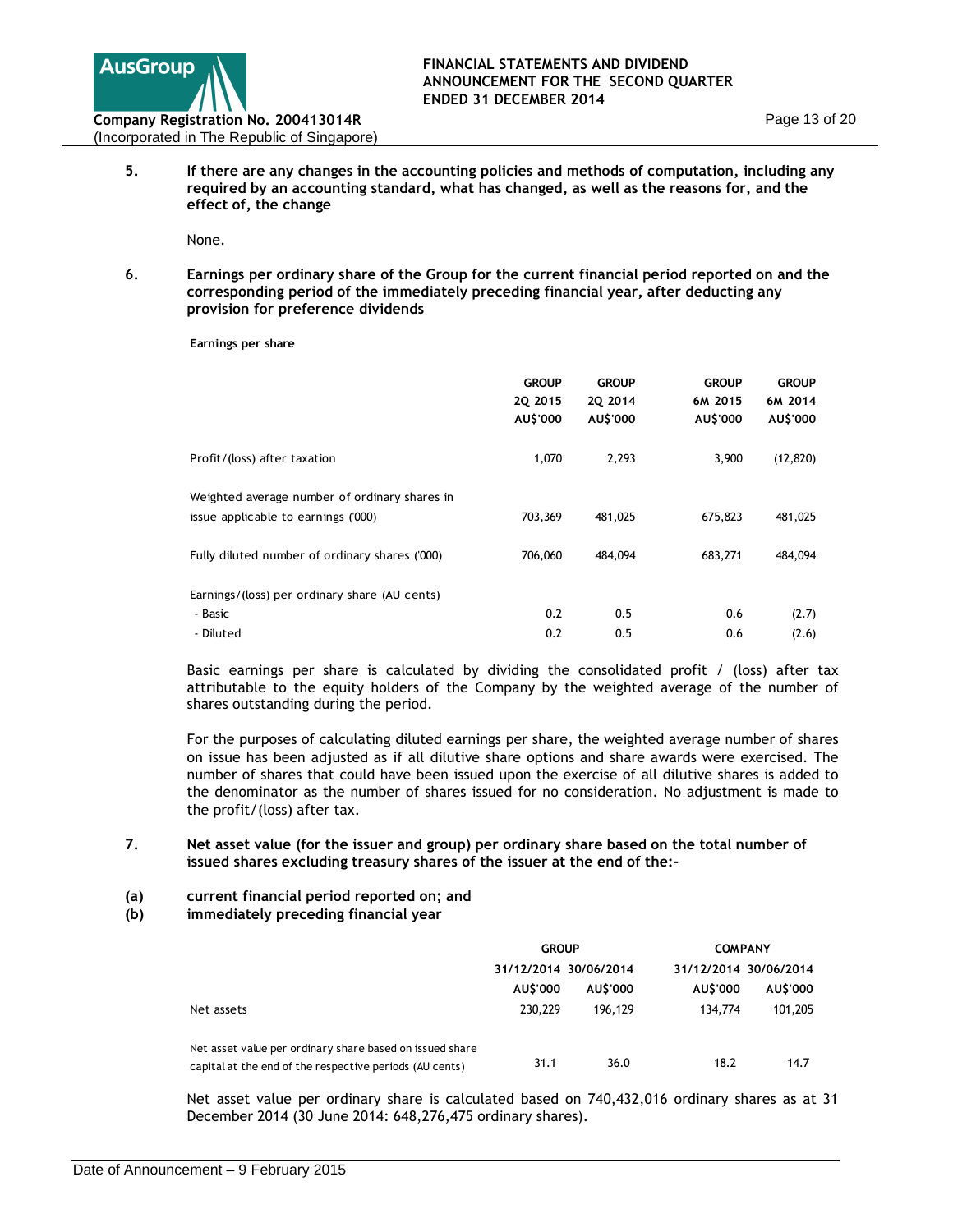

- **8. A review of the performance of the Group, to the extent necessary for a reasonable understanding of the group's business. It must include a discussion of the following:-**
- **(a) any significant factors that affected the turnover, costs, and earnings of the group for the current financial period reported on, including (where applicable) seasonal or cyclical factors; and**
- **(b) any material factors that affected the cash flow, working capital, assets or liabilities of the group during the current financial period reported on**

### **A Acquisition Completed in November 2014**

Pursuant to the acquisition completed in November 2014, whereby the Group had acquired 100% of the issued and paid up share capital of Ezion Offshore Logistics Hub Pte Ltd and 90% of the issued and paid up share capital of Teras Australia Pty Ltd, the assets and liabilities of both companies were consolidated in the Group's statement of financial position as at 31 December 2014. This represents one of the reasons for respective increases in assets and liabilities of the Group as at 31 December 2014, as compared to 30 September 2014. The post-acquisition results were consolidated in the Group's income statement for the period.

The Financial Statements of the Group provisionally reflect accounting for the acquisition of Ezion Offshore Logistics Hub Pte Ltd and Teras Australia Pty Ltd collectively "The Acquisition". The Group is in the process of finalizing purchase price accounting for The Acquisition, which will be completed during the current financial year. Any adjustment from the provisional consolidation will be reflected in the Group's Annual Financial Statements for the year ended 30 June 2015.

#### **B Income Statement**

#### **(i) Revenue**

Revenue for the second quarter of FY2015 increased by 75.6% to AU\$119.4 million (2Q FY2014: AU\$68.0 million).

Revenue for the first half of 2015 increased by 72.1% to AU\$249.9 million (HY2014: AU\$145.3 million).

This higher underlying activity was as a result of increased activity in maintenance (32% of revenue base), scaffolding projects (27% of revenue base) and revenue contribute from newly acquired subsidiaries.

### **(ii) Cost of sales and Gross (loss)/profit**

#### *Cost of sales*

The cost of sales for the second quarter of FY2015 increased by 76.5% to AU\$106.3 million (2Q FY2014: AU\$60.2 million).

The cost of sales for the first half of FY2015 increased by 41.3% to AU\$223.8 million (HY2014: AU\$158.4 million).

The increase is in line with the increase in revenue when adjusted for one-off project losses that were recognised in Q1 FY2014.

#### *Gross profit*

Gross margins slightly decreased from 11.5% during the second quarter of FY2014 to 11.0% during the second quarter of FY2015.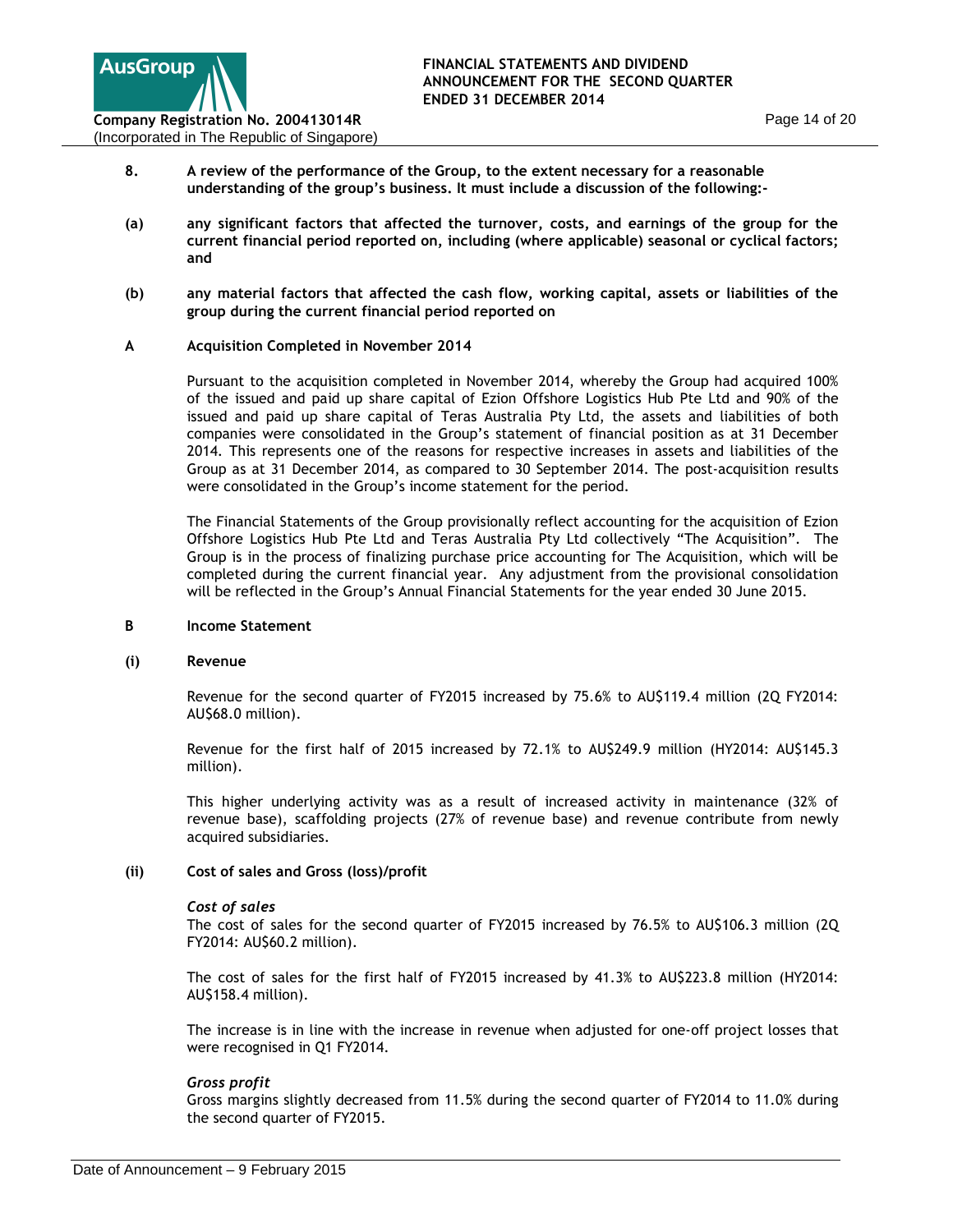

Gross margins significantly increased from -9.0% during the first half of FY2014 to 10.5% during the first half of FY2015. The gross profit margin remained within the 10-12% target range when adjusted for one-off project losses that were recognised in Q1 FY2014.

### **(iii) Other operating income**

Other operating income for the second quarter of FY2015 decreased to AU\$0.6 million (2Q FY2014: AU\$2.9 million).

Other operating income for the first half of FY2015 decreased to AU\$1.4 million (HY2014: AU\$13.3 million).

The decrease is primarily due to the one-off nature of the profit from the sale of Singapore property of AU\$8.6 million realized in HY FY2014.

#### **(iv) Other operating costs, Administrative expenses and Marketing expenses**

### *Other operating costs*

Other operating costs for the second quarter of FY2015 increased by 15.6% to AU\$5.1 million (2Q FY2014: AU\$4.4 million). The increase is in line with the addition in overheads required as a result of higher activity levels.

Other operating costs for the first half of FY2015 increased by 5.2% to AU\$10.6 million (HY2014: AU\$10.1 million). The increase was due to the reasons stated above offset by lower staffing levels following restructure during FY2014 and including of new businesses.

#### *Administrative expenses*

Administration expenses for the second quarter of FY2015 decreased by 14% to AU\$4.9 million (2Q FY2014: AU\$5.8 million). The decrease reflects the lower staffing levels as a result of restructure during FY2014.

Administration expenses for the first half of FY2015 decreased by 23.3% to AU\$9.5 million (HY2014: AU\$12.4 million). The decrease is mainly due to the reason stated above.

### *Marketing and distribution expenses*

Marketing and distribution expenses for the second quarter of FY2015 decreased by 1.8% to AU\$0.4 million (2Q FY2014: AU\$0.4 million).

Marketing and distribution expenses for the first half of FY2015 decreased by 20.9% to AU\$0.9 million (HY2014: AU\$1.1 million). The decrease primarily reflects lower staffing levels.

#### *Amortisation and depreciation expenses*

Amortisation and depreciation expenses for the second quarter of FY2015 decreased by 13.7% to AU\$3.2 million (2Q FY2014: AU\$3.7 million).

Amortisation and depreciation expenses for the first half of FY2015 decreased by 19.0% to AU\$6.4 million (HY2014: AU\$7.8 million). The decrease primarily reflects lower carrying amount of property, plant and equipment during the period.

#### **(v) Finance costs**

Finance costs for the second quarter of FY2015 increased to AU\$1.2 million (2Q FY2014: AU\$1.0 million). This increase is mainly attributable to higher borrowings in Q2 FY2015.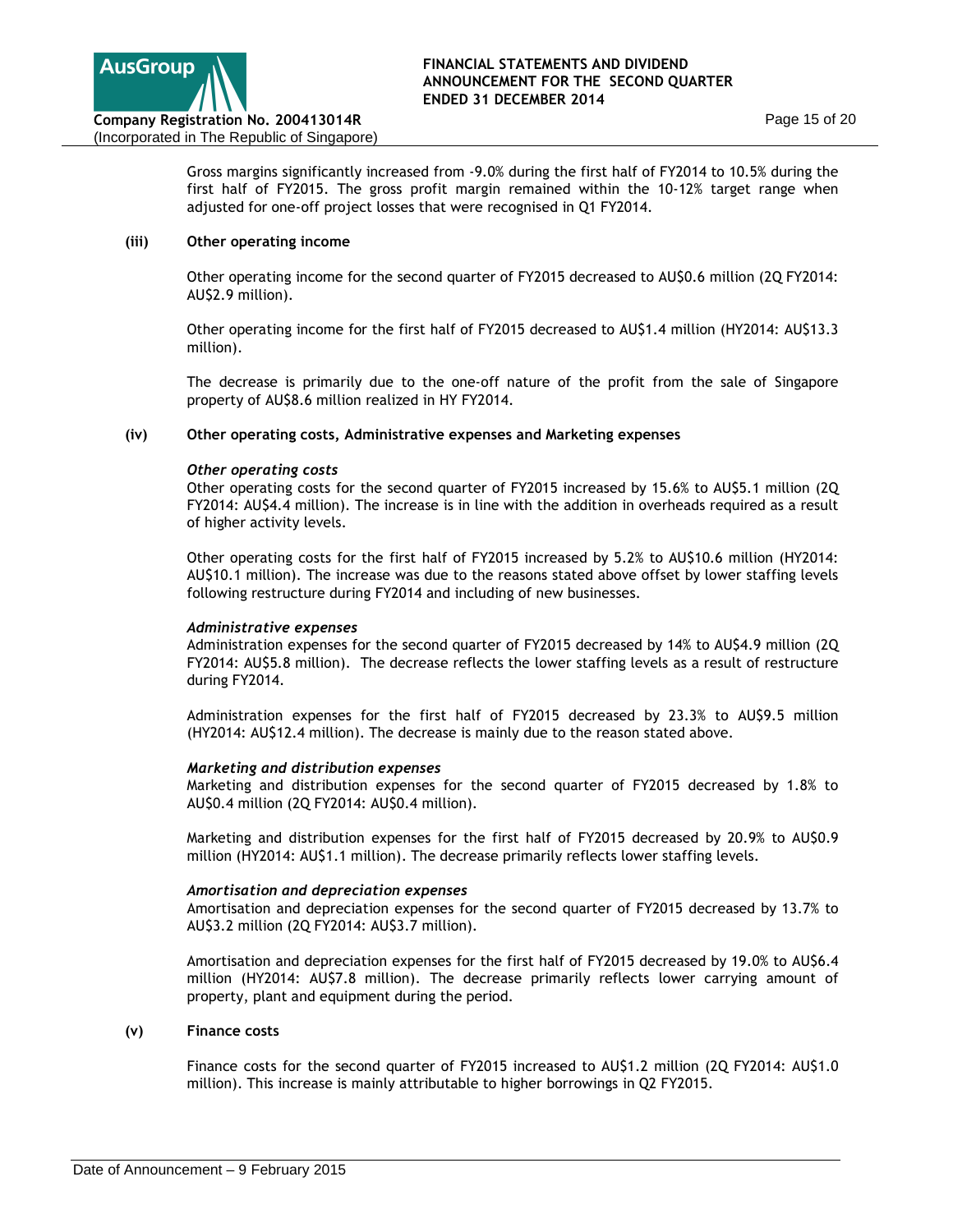

Finance costs for the first half of FY2015 decreased to AU\$2.0 million (HY2014: AU\$2.3 million). The prior year contained a significant interest cost in relation to the refinancing of AusGroup's club bank facility with Australia and New Zealand Banking Group Limited and HSBC Australia Pty Ltd. As for the current year, the interest mainly relates to the SG\$110 million that were issued in the 2<sup>nd</sup> Quarter.

### **(vi) Income tax expense**

Please refer to Section 1(a)(ii)C.

## **(vii) Profit/(Loss) after tax**

The profit after tax for the second quarter of FY2015 was AU\$1.1 million (2Q FY2014: AU\$2.3 million) whilst for the first half of FY2015 it was AU\$3.9 million (HY2014: loss of AU\$12.8 million). The profit for the second quarter of FY2015 is mainly due to improved operating performance when compared to the same period last year and returned to tax paying position. The Group has incurred a number of one off costs in relation to the acquisition that have been expensed during the current period. This should be read in conjunction with notes 8 A (i) to (vi) above.

### **C Balance Sheet**

### **(i) Shareholders' Equity**

Total shareholders' equity at 31 December 2014 amounted to AU\$230.3 million, an increase of 17.4% over the previous year (FY2014: AU\$196.1 million). This was due to the profit for the period of AU\$3.9 million and increase in share capital due to the acquisition.

### **(ii) Non-current Assets**

Total non-current assets amounted to AU\$230.2 million at 31 December 2014, representing a 123.2% increase over the previous year (FY2014: AU\$103.1 million). The increase is mainly due to the acquisition of Ezion Offshore Logistics Hub Pte Ltd and Teras Australia Pty Ltd.

## **(iii) Current Assets**

Total current assets amounted to AU\$255.0 million at 31 December 2014, representing a 28.7% increase compared with the previous year (FY2014: AU\$198.2 million). The increase is due to higher trade receivables and invoicing resulting from increasing revenues during the period.

Trade receivables are split as follows:

|                               | 31/12/2014 | 30/06/2014 |
|-------------------------------|------------|------------|
|                               | AU\$'000   | AU\$'000   |
| Trade receivables             |            |            |
| - Trade receivables           | 69,058     | 65,454     |
| <b>Construction contracts</b> |            |            |
| - Due from customers          | 103,871    | 71,617     |
|                               |            |            |
|                               | 172,929    | 137,071    |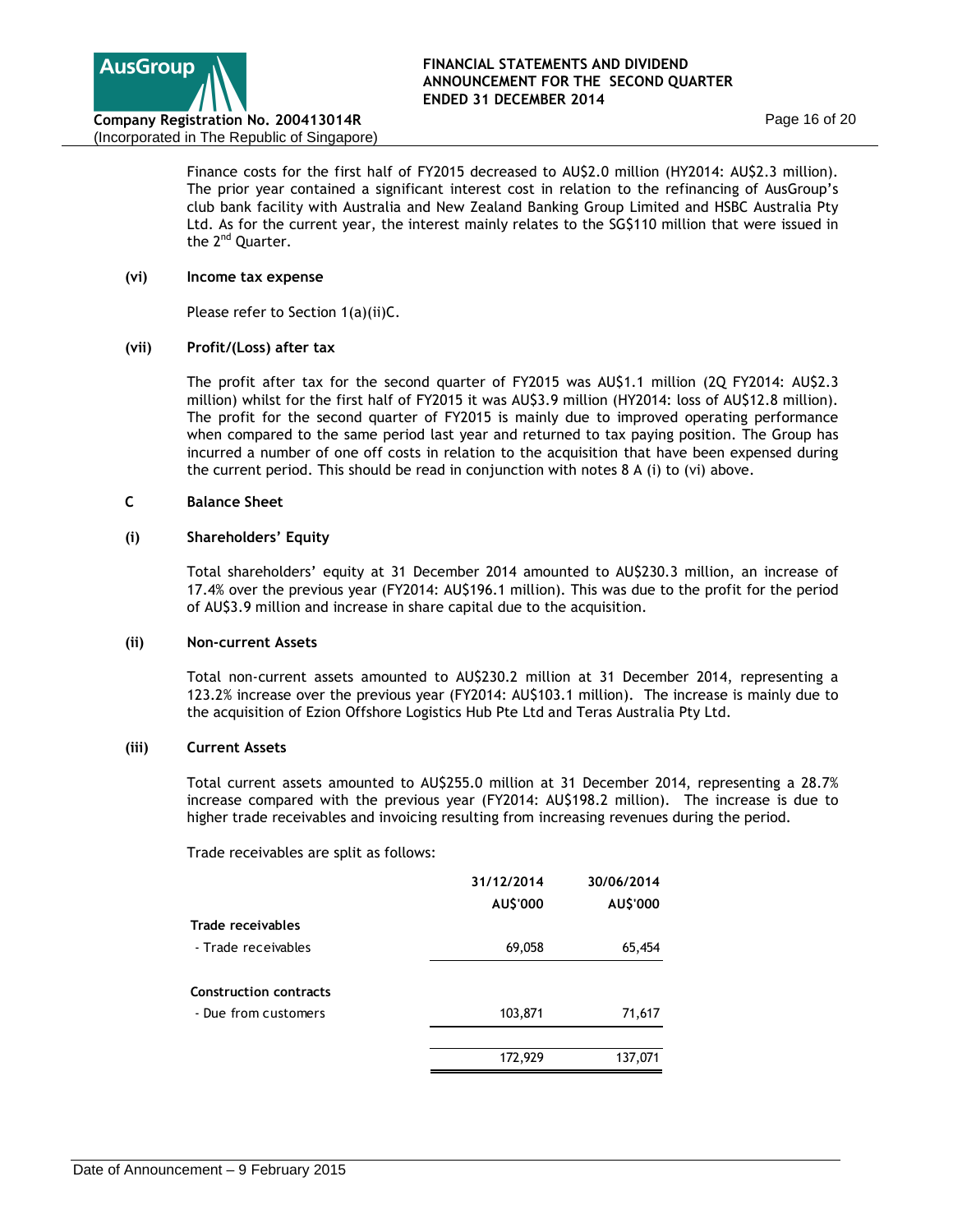

### **(iv) Current Liabilities**

Total current liabilities amounted to AU\$99.7 million, representing a 18.1% increase over the previous year (FY2014: AU\$84.4 million). The increase is mainly due to the higher borrowings, provisions and trade payables.

Trade payables are split as follows:

|                               | 31/12/2014 | 30/06/2014 |
|-------------------------------|------------|------------|
|                               | AU\$'000   | AU\$'000   |
| Trade payables                |            |            |
| - Trade payables              | 27,606     | 28,561     |
|                               |            |            |
| <b>Construction contracts</b> |            |            |
| - Due to customers            | 5,755      | 637        |
|                               |            |            |
|                               | 33,361     | 29,198     |

#### **(v) Non-current Liabilities**

Total non-current liabilities has increased to AU\$155.2 million (FY2014: AU\$20.8 million). The increase is mainly due to higher borrowings.

#### **D Cash Flows**

#### **(i) Operating activities**

Net cash used in operating activities was AU\$16.7 million and AU\$19.5 million in 2Q15 and HY15 respectively. The negative operating cash flows were mainly due to timing difference of the receipts from customer and payment to supplier.

#### **(ii) Investing activities**

Net cash used in investing activities was AU\$26.3 million and AU\$28.7 million in 2Q15 and HY15 respectively, spent mainly to acquire Ezion Offshore Logistic Hub Pte Ltd and Teras Australia Pty Ltd, purchase of operating equipment and activities related to the development of Port Melville project.

## **(iii) Financing activities**

Net cash generated from financing activities was AU\$68.0 million and AU\$69.5 million in 2Q15 and HY15 respectively. The increase were mainly due to the issue of S\$110 million Multicurrency Debt Note to be used for general corporate purposes, including refinancing of borrowings, and financing investments and general working capital of the Issuer and its subsidiaries, offset by repayment of AU\$33 million Australia and New Zealand Banking Group Limited's loan, previously provided to acquired entities.

#### **9. Where a forecast, or a prospect statement, has been previously disclosed to shareholders, any variance between it and the actual results**

Not applicable.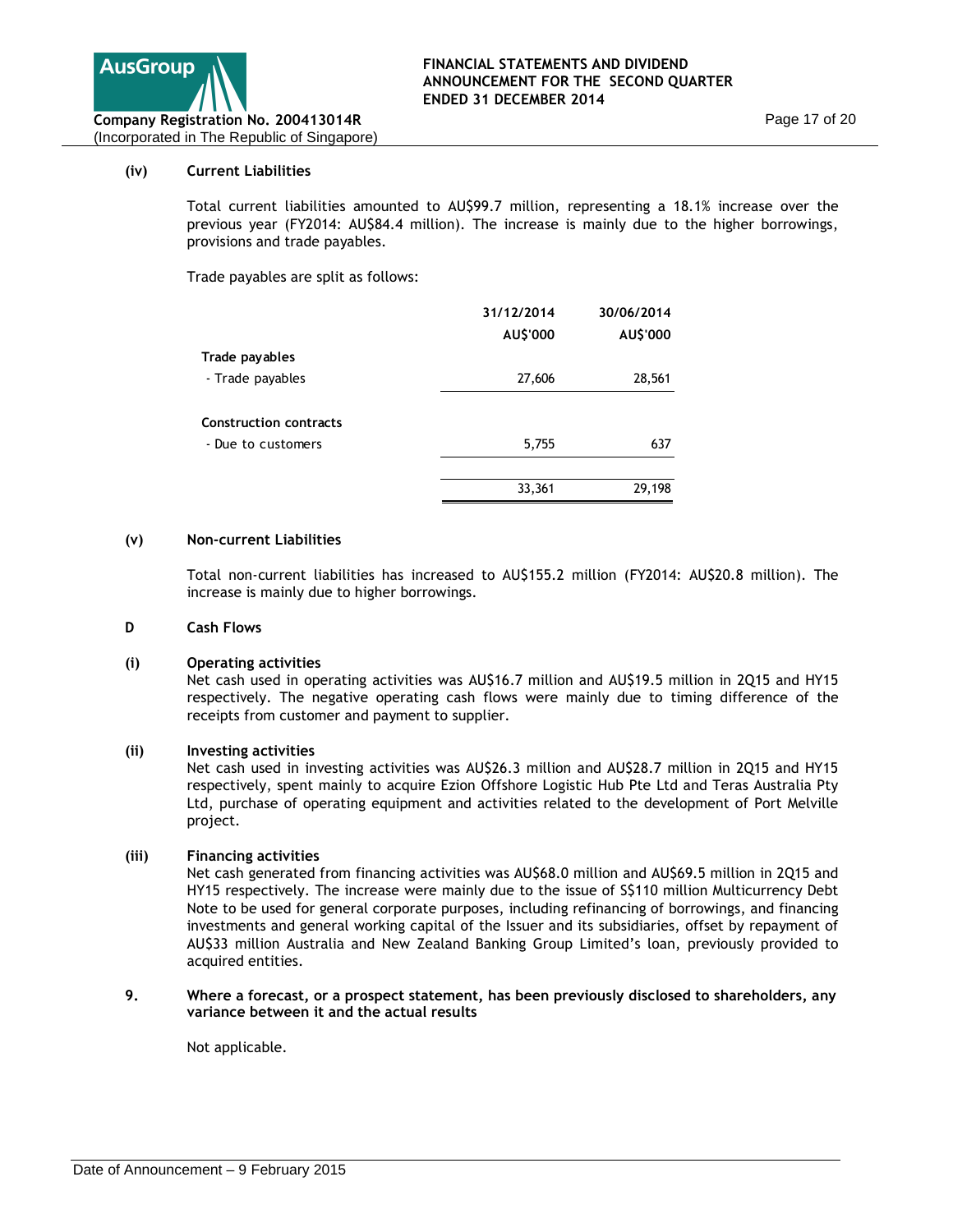

### **10. A commentary at the date of the announcement of the significant trends and competitive conditions of the industry in which the group operates and any known factors or events that may affect the group in the next reporting period and the next 12 months**

### **Background Information**

AusGroup is a leading provider of multi-disciplinary services to the oil and gas, mineral resources and infrastructure industries in Australia (Perth, Kwinana, Gladstone, and Darwin) and South-East Asia (Singapore, Thailand, and the Philippines).

The Group enjoys a solid reputation through our ability to provide and integrate a diverse range of services: from fabrication and manufacturing, construction, scaffolding, insulation, painting, refractory, maintenance services and marine services for the sectors it serves.

The Group's growth is directly linked to activities around new project developments and project expansions as well as the provision of maintenance services to clients in these sectors.

### **Significant Trends & Competitive Conditions**

Recent market dynamics in the oil sector have clearly created uncertainty, although we have not experienced any impact on either our order book or our pipeline as yet. However we have no doubt that pressures will be brought to bear to continually focus on cost competitiveness. To this end, we are committed to use regained strength and opportunities to drive a fresh review of our operations.

The value of committed projects in the energy sector in Australia remains strong and has been the source of the growth in our Order Book over the last 5 quarters being led by awards in the oil  $\theta$ gas sector. In particular, we are part of some AU\$372 million in work on the Inpex Ichthys LNG facility and actively working on 6 of the major developments in LNG within Australia. Longer term as these projects are completed, we will be well placed to participate in the long-term maintenance contracts that will be required to optimize those long-term production assets. This will add to work we are currently contracted with Woodside under a 3+2 year contract related to their Karratha Life Extension programme, which will both improve the quality of earnings and increase proportion of recurring revenue.

On 7 November 2014, AusGroup completed the acquisition of Ezion Holdings Limited's Australianbased assets that provide port and marine services. This diversification will provide additional recurring revenue while augmenting traditional contracting margins and extending our ability to provide services across an increased segment of the oil & gas supply chain, i.e. marine logistics.

#### **Karara Mining Limited ("KML") update**

The action in the Supreme Court of Western Australia by the Company's wholly-owned subsidiary, AGC Industries Pty Ltd ("AGC") and KML remains ongoing. Final lodgment of proceedings and evidence expected to be completed by end of March 2015.

#### **Overall**

The Group has work in hand to the value of AU\$466.0 million as of 31 December 2014.

The Group expects, from time to time, delays in the finalising of variations around certain types of construction projects under our contractual entitlements. This will create a degree of variability in the Group results from quarter to quarter. The Group's accounting policy is to recognise costs as they are incurred, which may not match revenue from variations, as these have to be negotiated and agreed with clients.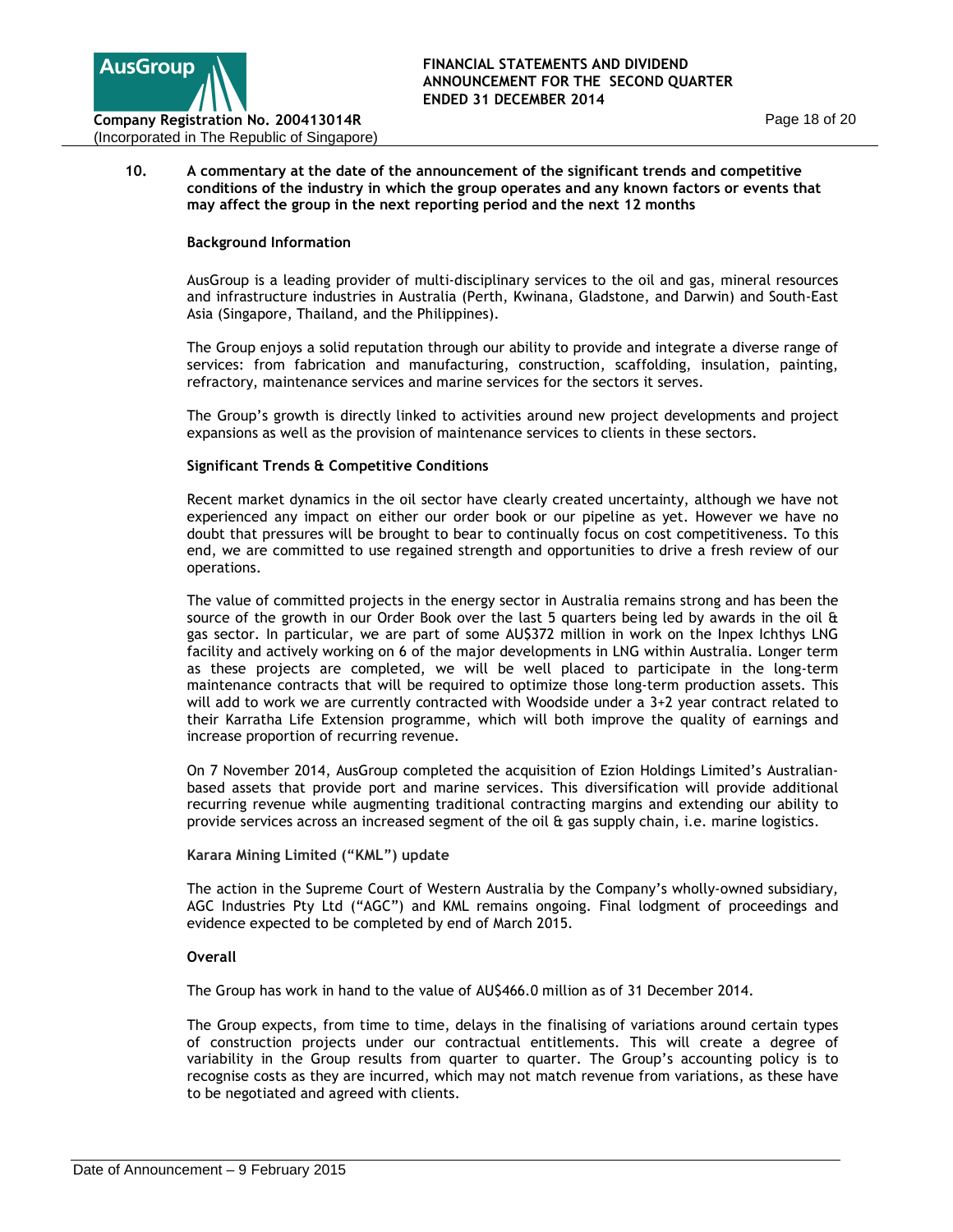

**This release contains certain statements that are not statements of historical fact, i.e. forward looking statements. Readers can identify some of these statements by forward looking terms such as "expect", 'believe', 'plan', 'intend',**  'estimate', 'anticipate', 'may', 'will', 'would', 'could', or similar words. However, you should note that these words **are not the exclusive means of identifying forward looking statements. Forward looking statements are made based on current expectations, projections and assumptions about future events. Although AusGroup believes these expectations, projections and assumptions are reasonable at the time of making them, these forward looking statements are subject to risks (known and unknown), uncertainties and certain assumptions about AusGroup, its business operations, and the environment it operates in. Actual future performance, outcomes and results may therefore differ materially from those expressed in the forward looking statements. Representative examples of these risk factors include (without limitation) general industry and economic conditions, availability of suitably skilled workers, interest rate movements, cost of capital and capital availability, competition from other companies, shifts in customer demands, changes in operating expenses , including employee wages, benefits and training and government and public policy changes. Readers are cautioned not to place undue reliance on these forward looking statements, which are based on current view of management on future events.** 

#### **11. Dividend**

*(a) Current Financial Period Reported On* Any dividend declared for the current financial period reported on?

None.

#### *(b) Corresponding Period of the Immediately Preceding Financial Year*

Any dividend declared for the corresponding period of the immediately preceding financial year?

None.

*(c) Date payable* 

Not applicable.

 **(***d) Books closure date*

Not applicable.

## **12. If no dividend has been declared/recommended, a statement to that effect**

Not applicable.

#### **13. IPT Mandate**

| of<br>Name<br>interested<br>person | Aggregate value of all interested person<br>transactions during second quarter of transactions<br>conducted<br>under l<br>transactions<br>shareholders' mandate pursuant to Rule $\vert$ transactions less than \$100,000)<br>920 of SGX-ST Listing Manual) | Aggregate value of all interested person<br>conducted<br>under<br>FY2015 under review (excluding shareholders' mandate pursuant to Rule<br>transactions less than \$100,000 and 920 of SGX-ST Listing Manual during<br>second quarter of FY2015 (excluding |
|------------------------------------|-------------------------------------------------------------------------------------------------------------------------------------------------------------------------------------------------------------------------------------------------------------|------------------------------------------------------------------------------------------------------------------------------------------------------------------------------------------------------------------------------------------------------------|
| Ezion<br>Holdings<br>Limited       | AUD\$363,778*                                                                                                                                                                                                                                               | AUD\$41,139,652**                                                                                                                                                                                                                                          |

- \* Charter of Vessel and reimbursement of expenses paid on behalf by Ezion Holdings Limited
- Acquisition of 100% of the issued and paid up share capital of Ezion Offshore Logistics Hub Pte Ltd and 90% of the issued and paid up share capital of Teras Australia Pty Ltd